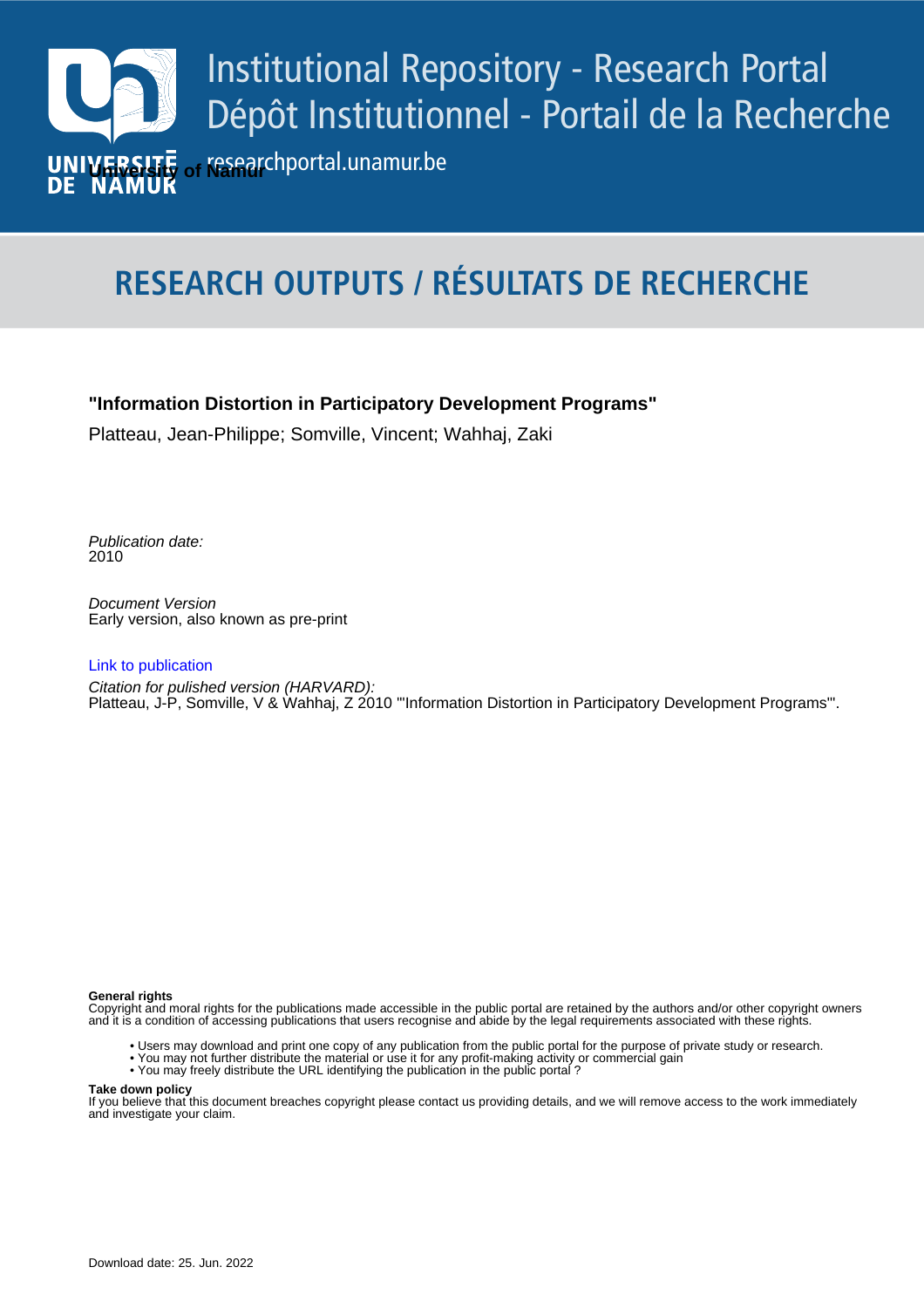# Elite Capture Through Information Distortion: A Theoretical Essay

Jean-Philippe Platteau, Vincent Somville<sup>∗</sup> and Zaki Wahhaj†

November 26, 2010

#### Abstract

Common wisdom as well as sound analytical arguments suggest that stronger punishment of deviant behavior meted out by a principal typically prompts the agents to better conform with his objectives. Addressing the specific issue of donor-beneficiary relationships in the context of participatory development programs, we nevertheless show that greater tolerance on the part of donors may, under certain conditions, favor rather than hurt the interests of the poor. Also, greater uncertainty surrounding the donor's knowledge regarding the poor's preference may have the same paradoxical effect.

Critical features of our framework are: (i) communities are heterogeneous and dominated by the local elite in dealing with external agencies, (ii) the elite choose the project proposed to the donor strategically, knowing that the latter has a certain amount of tolerance toward elite capture and an imperfect knowledge of the poor's priorities.

Keywords: community-driven development, aid effectiveness, elite capture, preference targeting, information distortion.

<sup>∗</sup>Centre of Research in the Economics of Development (CRED), Department of economics, University of Namur, Rempart de la Vierge, 8 B-5000 Namur, Belgium. Corresponding author: J.-P. Platteau. Tel.: +3281724860; fax: +3281724840; e-mail address: jean-philippe.platteau@fundp.ac.be.

<sup>†</sup>Department of International Development, University of Oxford, 3 MansÖeld Road, Oxford OX1 3TB, United Kingdom.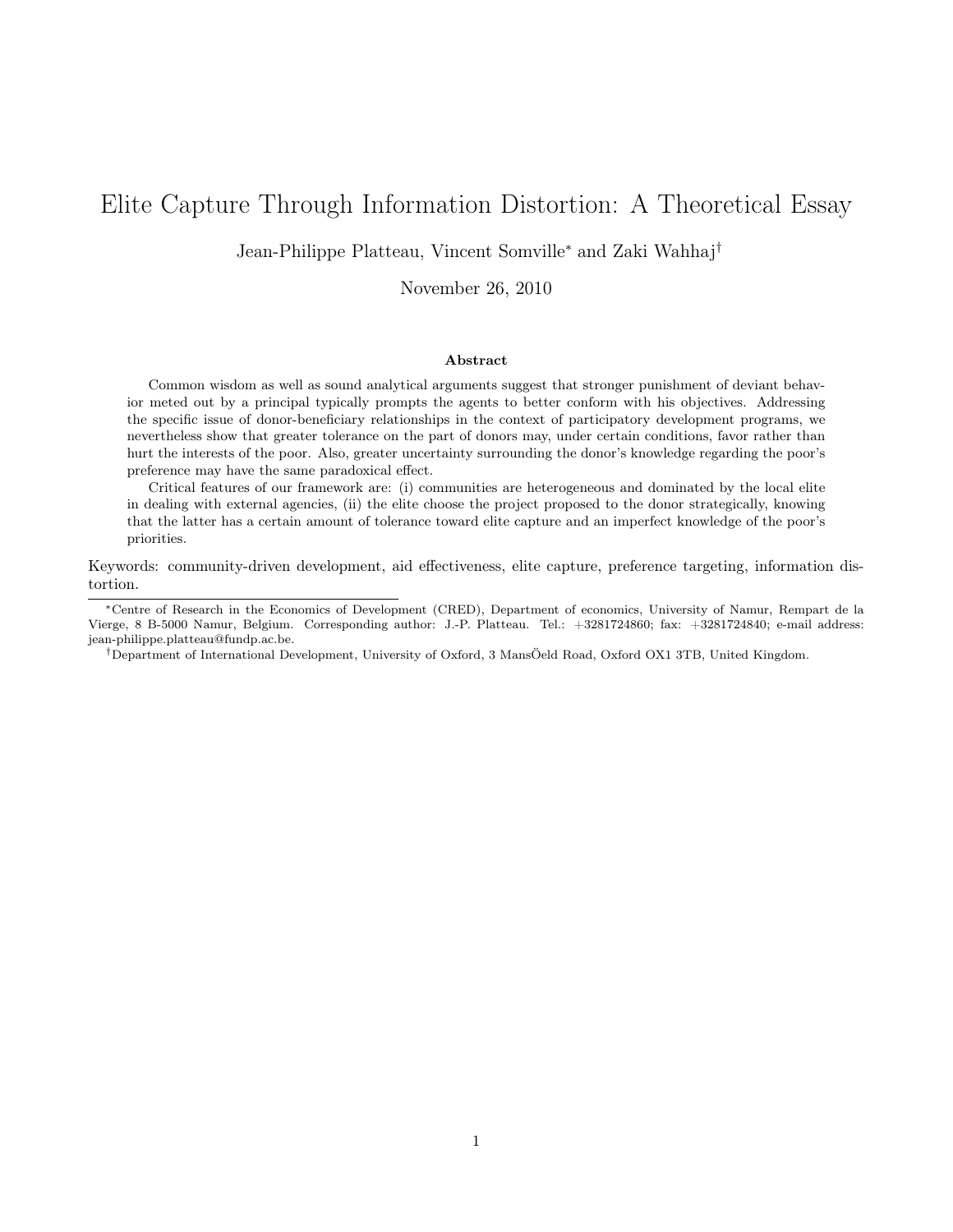# 1 Introduction

Of late, following great disappointment with conventional aid approaches based on a hierarchical relationship between donors and beneficiaries, there has been a growing emphasis within the international donor community on the importance of ownership of aid budgets and decisions by the receiving agent. Such a move has been reflected in the rapid emergence of decentralised or participatory development as a concept guiding aid strategies and efforts. Bilateral and multilateral agencies alike have thus given more importance to participation in the design of their development assistance programmes, and have channeled substantial amounts of aid money through local partner associations and municipalities or through Non-Governmental Organizations (NGOs). The World Bank, for example, has made the so-called Community-Driven Development (CDD) approach one of the cornerstones of its Comprehensive Development Framework, as reflected in the World Development Report 2000/2001 devoted to poverty alleviation. The share of Bank's projects with some degree of "civil society" involvement thus increased from 6 percent in the late 1980s to over 70 percent in 2006 (cited from Werker and Ahmed (2008), p. 75). On the other hand, aid in the form of budget support to central governments has gained increasing currency, particularly in the perspective of achieving the Millenium Development Goals. In some countries such as Tanzania, no less than 40% of the state budget is financed by foreign aid.

It is a much boasted advantage of all decentralised aid programmes that the beneficiaries possess much more precise information than an external donor about what people want and how best they can achieve their objectives. In addition, their active participation in the aid process motivates them to exert effort and contribute their own resources to an aid project or programme.

A major problem nevertheless appears as soon as it is reckoned that populations are highly heterogeneous and that local elites -at the level of the village, the municipality, the regional or central government- are often guided by their selfish interest. Because they often succeed in monopolising the attention of the donor community thanks to their better education and greater exposure to the external world, they are typically in a position to speak on behalf of the poor who are the intended beneficiaries of aid programmes (Esman and Uphoff (1984); Bierschenk et al. (2000); Kumar and Corbridge (2002); Platteau (2009)). In actuality, the poor often expect the village elite to manage aid projects and to make their own interests predominate as a sort of remuneration for their leadership role (Kumar and Corbridge (2002); Platteau and Abraham (2002); Platteau and Gaspart (2003)). To sum up, power asymmetry between the elite and the commoners is bound to cause the preference of the former to prevail over the preference of the latter, thereby giving rise to a problem of elite capture in the presence of strong preference divergence between the two components of society.

This possibility has aroused much concern among social scientists during recent years. When adressing it, economists often represent the local decision mechanism as a form of representative democracy with (probabilistic) voting in which the poor, who have different preferences from the rich, have a relatively small weight (see Bardhan and Mookherjee (2000, 2005, 2006)). There is no clear-cut conclusion from this quickly expanding literature and the empirical testing of its theoretical predictions (see Mansuri and Rao (2004, 2010); Platteau (2009) for recent surveys). Differences in results may be partly explained by methodological difficulties and partly by genuine variations between local environments. None the less, a general proposition that emerges from quite a few systematic empirical studies is that in more socially and economically unequal village communities the participatory mechanism tends to unduly favor the rich (Rosenzweig and Foster (2003); Galasso and Ravaillon (2005); Rao and Ibáñez (2005); Bardhan et al. (2008); Araujo et al. (2008); Labonne and Chase (2009)). Economists have also recently analysed the impact of participation on the effectiveness of project outcomes and the distribution of benefits, leading to sometimes very contrasted conclusions (Chattopadhyay and Duflo (2004); Khwaja (2004); Besley et al. (2005); Reinikka and Svensson (2005); Olken (2007); Banerjee et al. (2008); Bjorkman and Svensson (2009); Khwaja (2009)). Especially worth singling out is the finding that better information of the ultimate beneficiaries regarding the nature of the benefits they can expect from an aid programme significantly reduces the risk of aid embezzlement by the elite.

A moot problem that nevertheless remains concerns the very definition of the objectives of the programme. Here, donors are confronted with a tricky dilemma: on the one hand, in participatory programmes this definitional task is typically considered the prerogative of the target community but, on the other hand, it is vulnerable to the risk of elite capture as has been argued above and well documented in the general literature (Chabal and Daloz (1999); Bierschenk et al. (2000); Blair (2000); Bardhan (2002); Conning and Kevane (2002); de Haan et al. (2002); Eversole (2003); Tembo (2003); Abraham and Platteau (2004); Platteau (2004); Nygren (2005); Ban et al. (2010)).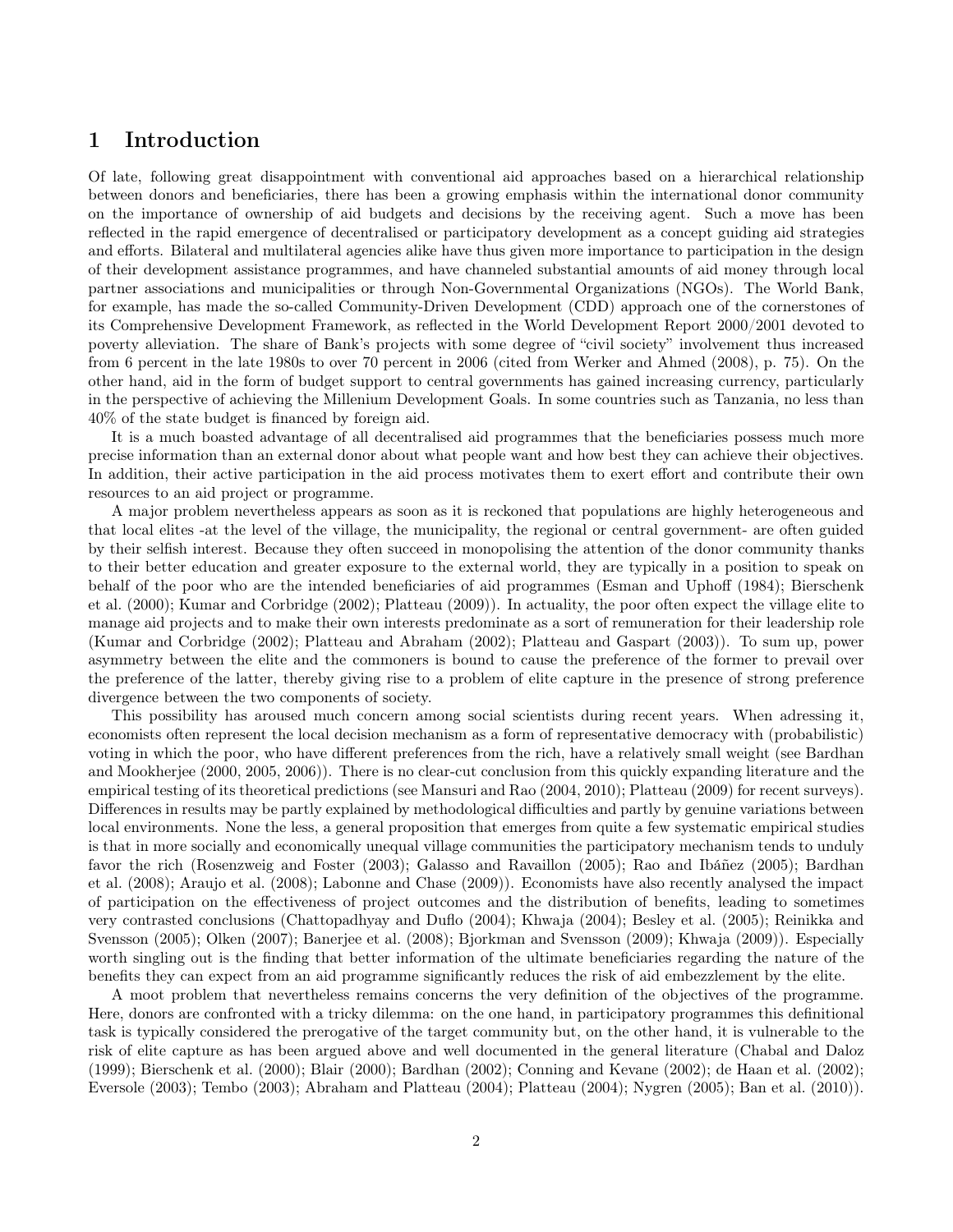In this paper, we want to probe into this issue by examining the case where the donor does not accept to finance a project or a programme just because it has been presented to him by a potential beneficiary group (more precisely, by the elite speaking on its behalf).

The donor allocates some resources with a view to forming an idea about the preference of the poor. This idea is necessarily imprecise as in general the needs expressed by the poor do not necessarily correspond to the way they are assessed by a benevolent rich. Futhermore, the needs of the poor tend to be highly location-specific, depending on the particular environment in which they live. Finally, the poor do not easily express dissenting preferences in the front of outsiders since outsiders are just passing while elite people are there to stay. Note that, if the donor could easily gather a perfect information regarding the poor's preferences (or needs), he could act in a centralised manner.

On the other hand, the donor has some degree of tolerance regarding the extent to which a project (or programme) may differ from his own perception of what the poor need. If the local elite acting as representative of the community propose a project which falls outside of this tolerance interval, the donor rejects it altogether. In our context, this rebuttal is taken to mean that the donor refuses to establish a "partnership" relationship with that community. The elite, who has no knowledge about the donor's information regarding the real needs of the poor, have a strategic choice to make which involves a trade-off between the probability of project acceptance by the donor and the distance between the proposed project and that reflecting its own (elite's) preference. If accepted, a project is implemented according to plan: enforcement problems are assumed away. In many instances, indeed, it is easier for a donor agency to check the proper execution of a project (especially so if it is embedded in visible infrastructures) than to identify the poor's preferences in the presence of severe power imbalances.<sup>1</sup> How the above trade-off is affected by the donor's outside option and the quality of the information he possesses about the poor's preferences is the major question that we want to dwell upon.

The problem is not as trivial as it may look at first sight. One central, almost paradoxical, result of our foray is that reduced tolerance on the part of the donor may hurt the interest of the poor and, conversely, greater tolerance may end up better disciplining the elite. Far from being a mere curiosity, such a result may be actually obtained in other contexts exhibiting the same basic informational structure as that used in this paper (see Putterman (1987); Putterman and Skillman (1988)).

The outline of the paper is as follows. In Section 2, we provide a short informal description of the context that will be modeled, and we clarify and justify some key assumptions behind our modelling effort. In Section 3, the model is presented in detail, while in Section 4, the main analytical results are derived and discussed. Section 5 concludes.

## 2 Preliminary clarifications

#### 2.1 A description of the context

We begin by providing an informal description of the context to be modelled. The formal setup is described in the next section. Since we are interested in the effect of preference divergence in decentralised development programmes, we focus our attention on heterogeneous communities. More precisely, we assume that a community is comprised of two groups, the target group which the donor agency wants to support through an aid flow, and the elite group. In fact, the term 'elite' need not be interpreted in a restrictive sense. It may stand for the median voter, while the target group represents minority groups or marginal sections of the population, such as women, low-caste people, strangers, herders, etc. In line with the objective of poverty reduction or emancipation of weak groups, the donor's utility function duly reflects the interests of the target group. Towards that end, the donor relies on a participatory process aimed at determining the nature of the needs of the target group. However, because the elite may interfere with the consultation mechanism, an information gap subsists and prevents the donor from assessing with certainty the genuine needs of this group. What the donor maximises, therefore, is the expected utility derived by the target group from the aid flow. The decision to be taken is simply to accept or refuse to finance a project submitted by

<sup>&</sup>lt;sup>1</sup>If the project proposed by the elite is accepted by the donor, we are in the situation described by a village chief from Burkina Faso: "if I give you a hen free, you won't start examining the ass to determine whether it is fat or thin. You just accept it." (Guéneau and Lecomte (1998), p. 100).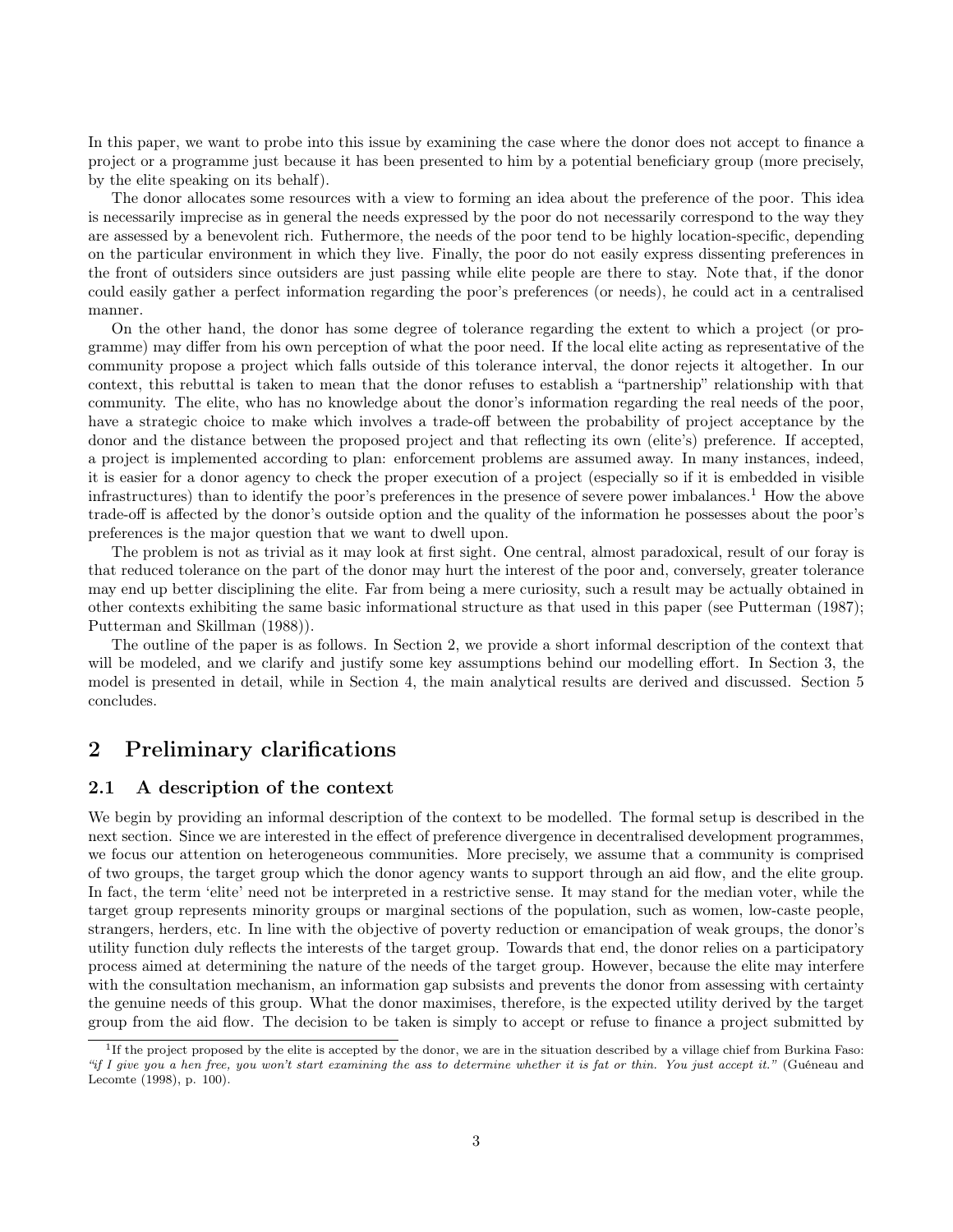the community (in fact, by the elite group). If the proposed project is refused, then the available funds can be considered for alternative projects, perhaps in a different community and probably involving a different elite group. These alternatives reflect the donor's outside option.

The elite influence the participatory process in a decisive manner, and choose the project to submit to the donor's approval with the purpose of maximising their own selfish utility. This involves a trade-off between two kinds of considerations: on the one hand, the elite would like a project that is as close as possible to their own preference; on the other hand, proposing a project that deviates from what the donor perceives as being most beneficial for the target group, lowers the likelihood that it will be approved by the donor.

Although numerous types of projects can obviously be carried out in the community, we keep our analysis as simple as possible by assuming that the aid fund is to be split between only two projects, named A and B. Preference heterogeneity is represented by the assumption that the elite and the target groups prefer different mixes of the two projects.

In order to keep our focus on the issue of strategic manipulation of preferences, we abstract away from any problem arising at the level of enforcement of the project once approved. In other words, the elite has no possibility to embezzle the aid fund or to modify the nature or the destination of the project. It is easy to understand that if the project, once accepted, could not be enforced by the donor, the trade-off at the heart of the problem of elite capture through preference distortion would vanish, and the prediction derived from our analytical framework would be straightforward. As a matter of fact, if the donor is unable to monitor the use of the disbursed funds, the elite would propose the project that stands the best chance of being accepted by the donor and would actually implement their own preferred project.

#### 2.2 Key assumptions

Some assumptions underlying our modelling effort and set-up need further clarification and justification.

To begin with, we take decentralised aid as given in the sense that we do not explore the question as to why and when it is superior to centralized aid (on this aspect, see Bardhan and Mookherjee (2000)). What amount of information is available to the donor is only one factor determining the relative advantage of decentralised aid compared to centralized aid (ownership of aid, for example, has several beneficial effects that may not all be related to information). However, by positing that aid is decentralised (a common pattern of aid distribution nowadays), we implicitly and realistically assume that the donor's actual and potential knowledge about the preferences of local people or groups is limited.

Our second point concerns the dichotomous nature of the donor's decision. Since this is a key feature of our model, it is important to stress the kind of situation that we have in mind. The issue in which we are interested is the screening task which a donor organisation must perform when it is overwhelmed by a flurry of project proposals emanating from potential "partner" communities, municipalities, or other forms of local governments in poor countries.<sup>2</sup> Once a proposal is accepted, the donor organisation establishes a partnership relationship with the community or local government concerned. A negotiation may then start with a view to making more precise (i) the methods and the timing for the execution of the agreed-upon project (the project proposed by the partner and accepted by the donor); (ii) the process of disbursement of aid money ; and (iii) the follow-up, monitoring, and evaluation of the project. All these operations are not modelled since we want to keep the focus on the partner selection issue.

Let us now turn to our third clarification. In the model, the elite choose which project to submit to the donor. Because the donor will either accept or reject the proposal, and since the project is implemented as planned if it is accepted, the elite's proposal determines the payoffs of both agents. This feature of the game makes it intrinsically different from "cheap talk" games (Crawford and Sobel (1982) and the following literature) where, by definition, the message has no implication for the future game except in the manner that it is interpreted by the players. If the recommendation is too far-fetched, then the donor will be compelled to reject it. By contrast, in a cheap-talk game, if the sender sends an implausible signal, then the receiver would simply ignore it.<sup>3</sup> Whether the donor could

<sup>&</sup>lt;sup>2</sup>It is not rare, as we could observe from our own involvement with NGOs, that aid organisations may receive tens of proposals in a week.

 $3$ The same point can be made regarding the so-called "biased experts" problem, which is actually derived from the "cheap talk literature", as discussed by Austen-Smith (1994); Krishna and Morgan (2001, 2004) among others. In this framework, too, the advice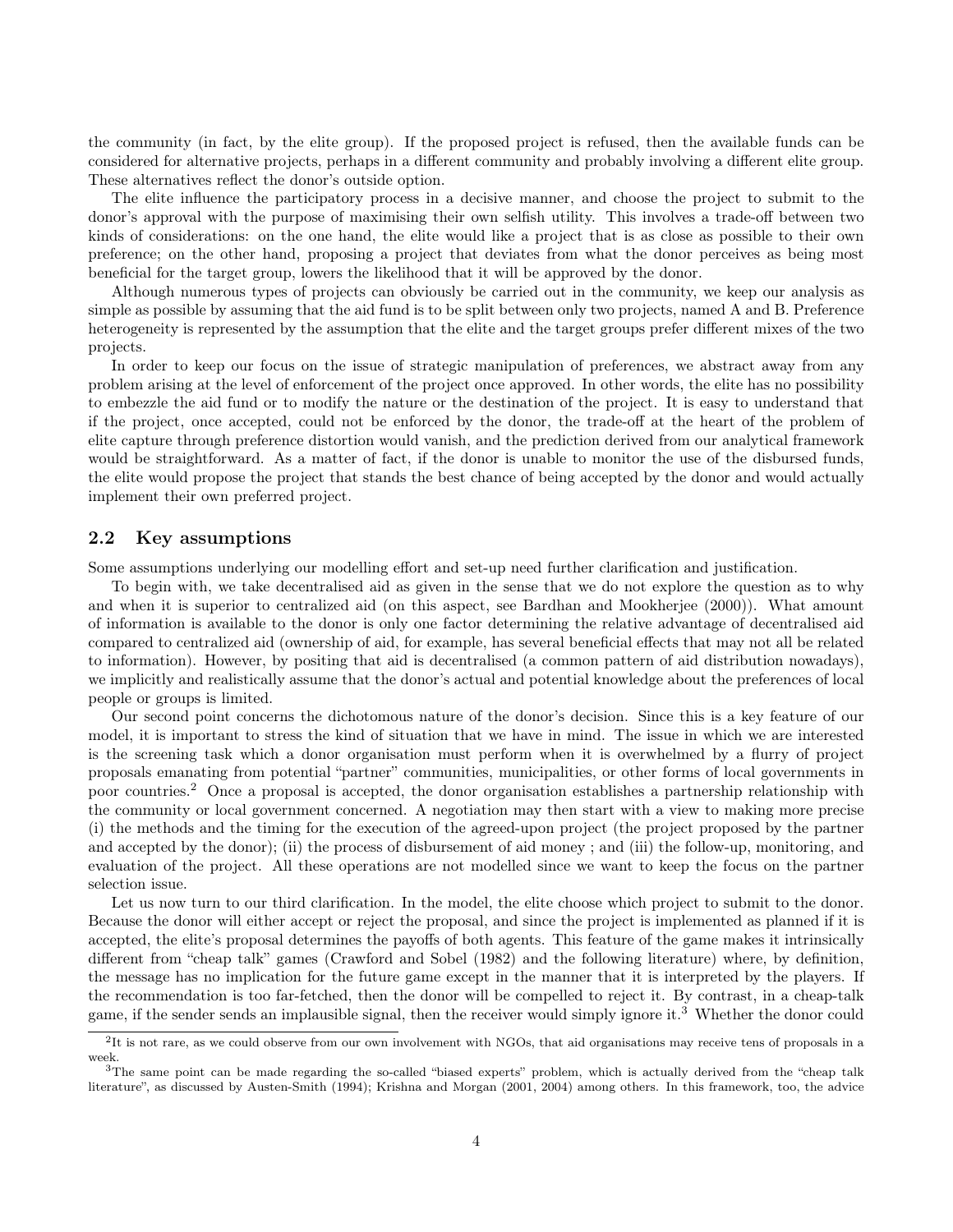be better off by revealing his signal about the poor's preference to the elite, is an interesting question which is addressed when we start solving the model.

Four, even if they have information regarding the poor's preferences, donors are usually not able to fully assess the magnitude of the divergence between the poor's and the elite's preferences. Moreover, donors often do not have the means to assess the sincerity of a group that claims to represents the interest of the poor. To take this into account, we assume that the donor's perception of the needs of the poor and the elite's preference are independent. For example, if the donor thinks that the poor prefer project A, this does not give him any information on wether the elite prefers project A or project B. And vice versa, the fact the elite prefers project A does not give the elite any information on the donor's perception of the poor's needs. In our understanding, what the elite do is not potentially informative for the donor. An approach using Bayesian updating of the donor's beliefs on the basis of the project proposed by the elite is therefore ruled out.

Five, in order not to add another source of uncertainty to our problem, the outside option of the donor is assumed to be known by the elite.

## 3 The model

#### 3.1 Setup

Formally, we analyse a game consisting of two agents represented by the letters D (the donor agency) and E (the elite group).

A project mix (henceforth called simply a 'project') is a variable  $\theta \in [0,1]$  which indicates the share of the aid fund allocated to project A. We let  $\theta^e$  denote the preferred project of the elite group, and  $\theta^t$  that of the target group. In addition, D receives a signal  $\theta^s \in [0,1]$  which is correlated with  $\theta^t$  and unobserved by E. Specifically, we assume that  $\theta^s$  and  $\theta^t$  have a joint distribution described by the joint cumulative distribution function  $F(\theta^s, \theta^t)$ and  $\theta^e$  is distributed according to the function  $G(\theta^e)$ . The functions  $F(.)$  and  $G(.)$  are common knowledge; but E observes only the realisations of  $\theta^e$  and  $\theta^t$  and D observes only the realisation of  $\theta^s$ .

The precise steps in the game are specified below.

- 1. Nature draws  $\theta^e, \theta^t, \theta^s$ . We have  $\theta^e$  and  $\theta^t$  revealed to E and  $\theta^s$  revealed to D.
- 2. E proposes a project,  $\theta^r \in [0, 1]$  which is revealed to D.
- 3. D must choose to accept or decline the recommended project. The decision is represented by the variable  $a \in \{y, n\}$

If the recommended project is accepted (i.e.  $a = y$ ), then D receives a payoff of  $U^d$  ( $|\theta^r - \theta^t|$ ), and E receives a payoff of  $U^e$  ( $|\theta^r - \theta^e|$ ). If the project is rejected, then D receives  $U^d$  and E receives  $U^e$ .

Thus, if the recommended project is approved, then the utility of the donor depends on the 'distance' between the approved project and that preferred by the target group; similarly, the utility of the elite group depends on the 'distance' between the approved project and its own preferred project. The constants  $\underline{U}^d$  and  $\underline{U}^e$  represent the outside options of the donor and the elite group respectively.

We assume that the utility functions  $U^d$  (.) and  $U^e$  (.) have the following properties:

**Assumption 1.**  $U^i(x)$  is continuous, differentiable and  $\frac{dU^i(x)}{dx} < 0$  for  $i = d, e$ 

**Assumption 2.**  $U^d(x)$  is twice differentiable and  $\frac{d^2U^d(x)}{dx^2} < 0$ 

Assumption 1 simply means that both the donor and the elite prefer a project mix closer to their respective target points,  $\theta^t$  and  $\theta^e$ . Assumption 2 ensures that the donor dislikes uncertainty.

from an expert is an element of information that the receiver may well choose to ignore and that does not directly affect his payoffs.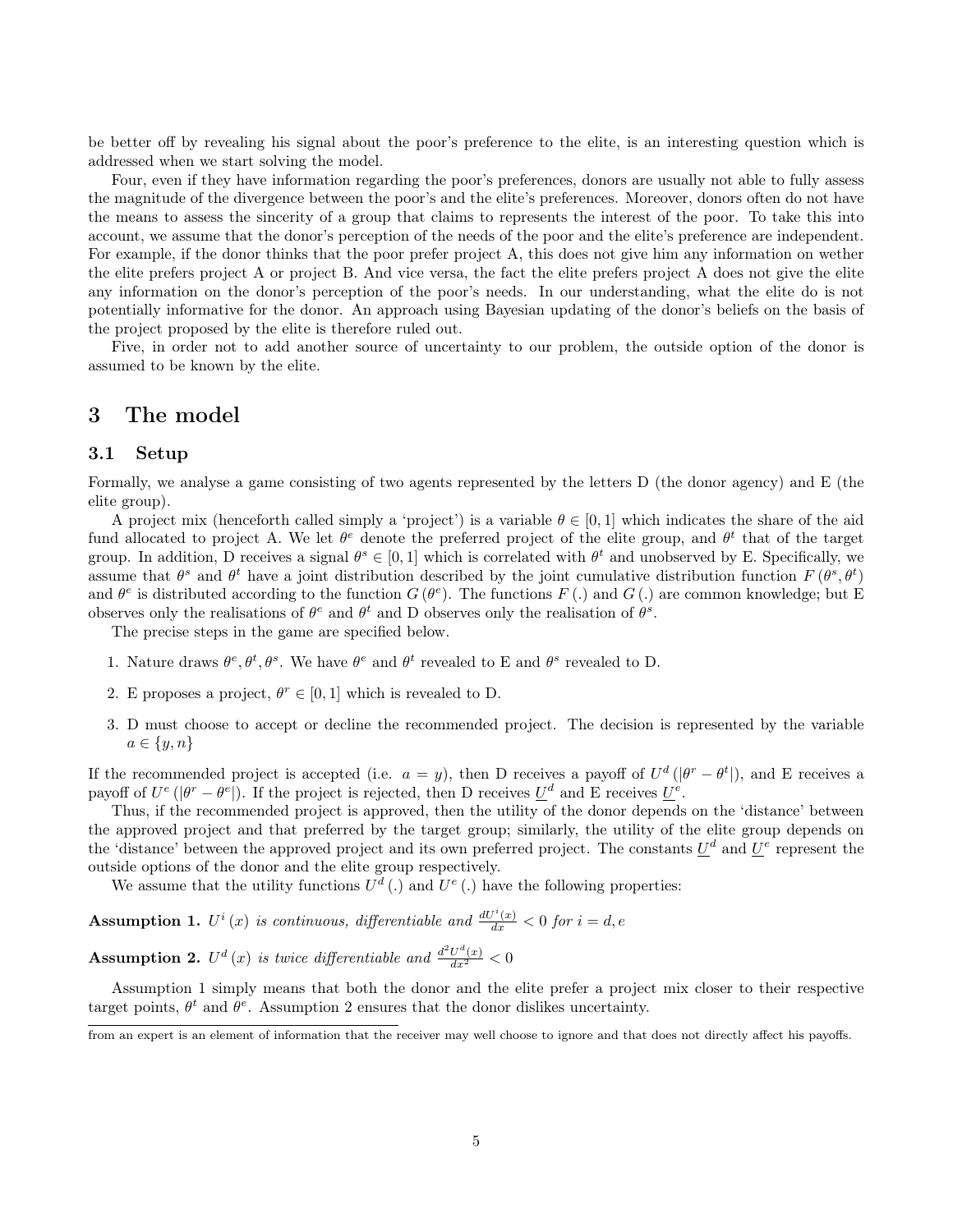#### 3.2 Case A: The elite observes the donor's signal

For illustrative purposes, we first solve for the equilibrium in the game in the case that  $\theta^s$  is observed by E; i.e. the elite group has full knowledge of any information that the donor agency has about the preferred project of the target group.

At stage 3 of the game, the donor approves a project  $\theta^r$  if and only if

$$
E\left[U^d\left(\left|\theta^r - \theta^t\right|\right)|\theta^s\right] \ge \underline{U}^d\tag{1}
$$

We can use this condition to compute a subset  $\sigma(\theta^s) \subset [0,1]$  defined as

$$
\sigma(\theta^s) = \left\{ \theta \in [0,1] : E\left[U^d\left(\left|\theta - \theta^t\right|\right)|\theta^s\right] \ge \underline{U}^d \right\} \tag{2}
$$

The donor would accept the recommended project if and only if  $\theta^r \in \sigma(\theta^s)$ . Therefore, at stage 2 of the game, under the assumption that  $\theta^s$  is observable to E, the elite group would recommend

$$
\theta^r = \begin{cases} \theta^* \text{ if } U^e \left( |\theta^* - \theta^e| \right) \geq \underline{U}^e \\ \theta^e \text{ otherwise} \end{cases}
$$
 (3)

where

$$
\theta^* = \arg\max_{\theta \in \sigma(\theta^s)} U^e \left( |\theta - \theta^e| \right) \tag{4}
$$

It follows that, if  $U^e(|\theta^* - \theta^e|) \geq \underline{U}^e$  and  $\theta^e \notin \sigma(\theta^s)$ , we have

$$
E\left[U^d\left(\left\|\theta^r - \theta^t\right\|\right)|\theta^s\right] = \underline{U}^d\tag{5}
$$

i.e. the elite always recommends a project that is just acceptable to the donor agency, provided that the elite group prefers this project to its own outside option, and its own preferred project would be rejected by the agency.

Therefore, if the donor agency has no private information, then it can do no better than its own outside option unless, unusually, full elite capture (i.e. selection of a project  $\theta^r = \theta^e$ ) is better than its outside option.

Moreover, in the case where  $\theta^r$  is given by (5), it is easy to verify that, as the donor's outside option improves, the approved project moves closer to that preferred by the target population. We will see that this relationship may be inverted when the elite does not observe the signal received by the donor.

#### 3.3 Case B: The elite does not observe the donor's signal

Next, we consider the more interesting case where the donor has private information about the preferred project of the target population. As before, the donor would approve a project proposal  $\theta^r$  at stage 3 of the game if and only if  $\theta^r \in \sigma(\theta^s)$ , where  $\sigma(\theta^s)$  is as defined in the previous section.

Without observing  $\theta^s$ , the elite cannot know what is the set  $\sigma(\theta^s)$ . However, he can compute  $\Pr(\theta \in \sigma(\theta^s) | \theta^t)$ for each  $\theta \in [0, 1]$ . Therefore, at stage 2 of the game, he chooses  $\theta^r$  to maximise his expected utility as follows

$$
\theta^* = \arg\max_{\theta \in [0,1]} V^e\left(\theta, \theta^e, \theta^t\right) \tag{6}
$$

where

$$
V^{e}(\theta, \theta^{e}, \theta^{t}) = \Pr(\theta \in \sigma(\theta^{s})|\theta^{t}) U^{e} (\|\theta - \theta^{e}\|) + \Pr(\theta \notin \sigma(\theta^{s})|\theta^{t}) \underline{U}^{e}
$$
\n(7)

The trade-off described above is evident from (6) and (7): by recommending a project closer to  $\theta^e$ , the elite will obviously improve its payoff from project approval. However, by choosing a project further from  $\theta^t$ , he may lower the probability that the project is approved by the donor.

We would like to know how this trade-off is affected by the donor's outside option and the quality of his information about the preferred project of the target group. In particular, would the elite recommend a project that is closer to that of the target group when the donor has better information or more attractive alternatives to the proposal being considered? To answer these questions, we need to impose additional structure on the nature of information in the model. This we do in the following section.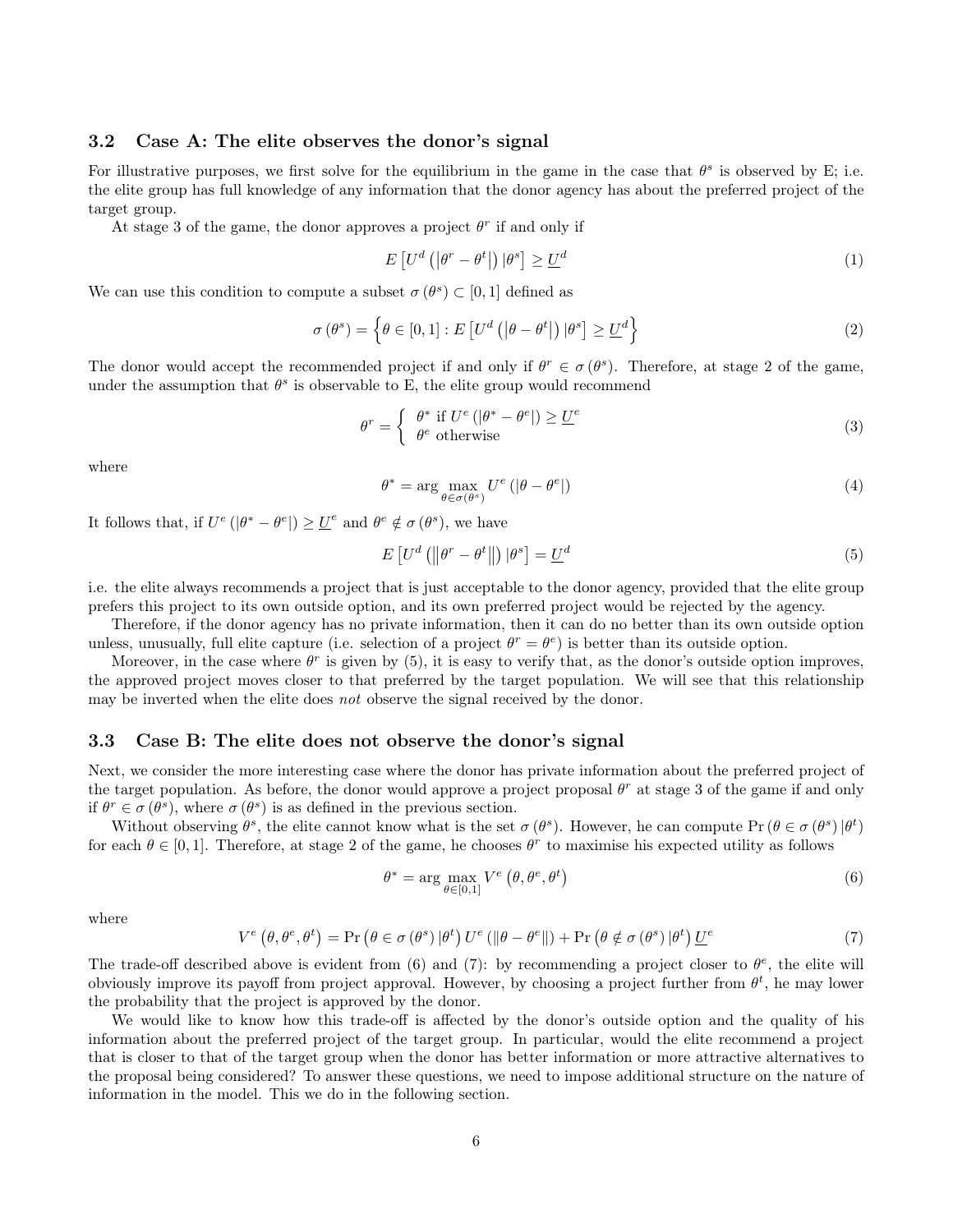#### 3.4 Imposing a structure on the donor's signal

The idea underlying the donor's signal is that the agency is able to gather information about the needs of the target group, yet is never in a position to ascertain them in a completely reliable manner. For instance, he has a correct perception of what the poor need in general, but cannot assess accurately how the nature of such needs varies from one community to another. Such an assumption is warranted since it is precisely when the needs of the poor or marginal groups are community-specific that participatory or decentralised development programmes are justified.

For the subsequent analysis, we assume that, through its own research into the community, independent of the elite group, the donor agency is able to identify an interval of length  $2m$ , in the unit interval, that contains  $\theta^t$ . Without loss of generality, we take  $\theta^s$  to be the midpoint of this interval. Thus, given  $\theta^s$  and m, the interval discovered by the donor, known to contain  $\theta^t$ , is given by

$$
I(\theta^s; m) = [\theta^s - m, \theta^s + m]
$$
\n(8)

Note that, for the donor's information to be valuable, we must have  $m < \frac{1}{2}$ . An improvement in the quality of the donor's information would correspond to a decrease in m.

For each value of  $\theta^t$ , there is a range of possible values of  $\theta^s$  for which the interval defined in (8) would contain  $\theta^t$ . For ease of notation when referring to these ranges, we introduce the following functions:

$$
a(\theta; m) = \begin{cases} \theta - m & \text{if } \theta > 2m \\ m & \text{otherwise} \end{cases}
$$
 (9)

$$
b(\theta; m) = \begin{cases} \theta + m & \text{if } \theta < 1 - 2m \\ 1 - m & \text{otherwise} \end{cases}
$$
 (10)

.

Then, given  $\theta^t \in [0,1]$ , any signal  $\theta^s$  in the interval  $[a(\theta^t;m), b(\theta^t;m)]$  would be 'feasible' in the sense that  $I(\theta^s;m)$ would be a subset of the unit interval and contain  $\theta^t$ .

We denote by  $f_s(\theta^s|\theta^t;m)$  the p.d.f. of  $\theta^s$  conditional on  $\theta^t$ . By construction, the conditional distribution has finite support over the interval  $[a(\theta^t;m), b(\theta^t;m)]$ . But its exact shape depends on the donor's information technology. For example, if, given  $\theta^t$ , any 'feasible' signal is equally probable, then  $f_s(\theta^s|\theta^t;m)$  has a uniform distribution over this interval. However, if the information gathering process is more likely to produce signals close to the true value of  $\theta^t$ , then the distribution will be bell-shaped.

We denote by  $f_t(\theta^t)$  the marginal p.d.f. of  $\theta^t$ . This function describes the common prior beliefs regarding the value of  $\theta^t$ , known to both the elite and the donor. For the following analysis, we impose no additional structure on the distribution functions except, where indicated, the following:

Assumption 3. 
$$
f_s(\theta^s|\theta^t;m) = \lambda(\theta^t,m) g(|\theta^s - \theta^t|)
$$
 if  $\theta^s \in [a(\theta^t;m), b(\theta^t;m)]$  and  $f_s(\theta^s|\theta^t;m) = 0$  otherwise,  
where  $g: [-1,+1] \longrightarrow \mathbb{R}^+$  is continuously differentiable,  $g' < 0$  and  $g'' < 0$ , and  $\lambda(\theta^t,m) = \left[ \int_{a(\theta^t,m)}^{b(\theta^t,m)} g(|\theta^s - \theta^t|) d\theta^s \right]^{-1}$ 

**Assumption 4.** For some  $\bar{m} \in [0, \frac{1}{4}]$ , we have  $f_t(\theta^t) = 0$  for  $\theta^t < 2\bar{m}$  and  $\theta^t > 1 - 2\bar{m}$ .

Assumption 5.  $E(\theta^t | \theta^s; m) = \theta^s$ 

Assumption 6.  $E[U^d(|\theta^s - \theta^t|)|\theta^s] > \underline{U}^d$ 

Assumption 3 says that conditional on  $\theta^t$ , the likelihood of different signals depends on the distance of the signal from  $\theta^t$ . Moreover, the conditions on the function g(.) implies that the conditional distribution  $f_s(\theta^s|\theta^t;m)$  is unimodal with its mode at  $\theta^t$ , and ensures that the elite's optimisation problem is globally concave. The function  $\lambda(\theta^t, m)$  simply ensures that the conditional probabilies add up to 1 as we vary the parameter m.

Assumption 4 says that extreme values of  $\theta^t$  are not possible. This assumption is convenient because if  $\theta^t$  is very close to 0 or 1 then, given our information structure, this severely restricts the possible values that  $\theta^s$  can take. For instance, if  $\theta^t = 0$ , then this is consistent only with the signal  $\theta^s = m$ . These cases lead to considerable analytical complexity without providing any additional insights. Assumption 5 says that the distribution functions  $f_t(\theta^t)$  and  $f_s(\theta^s|\theta^t; m)$  are such that when the donor receives a signal  $\theta^s$ , he expects that  $\theta^t$  is equal to  $\theta^s$  on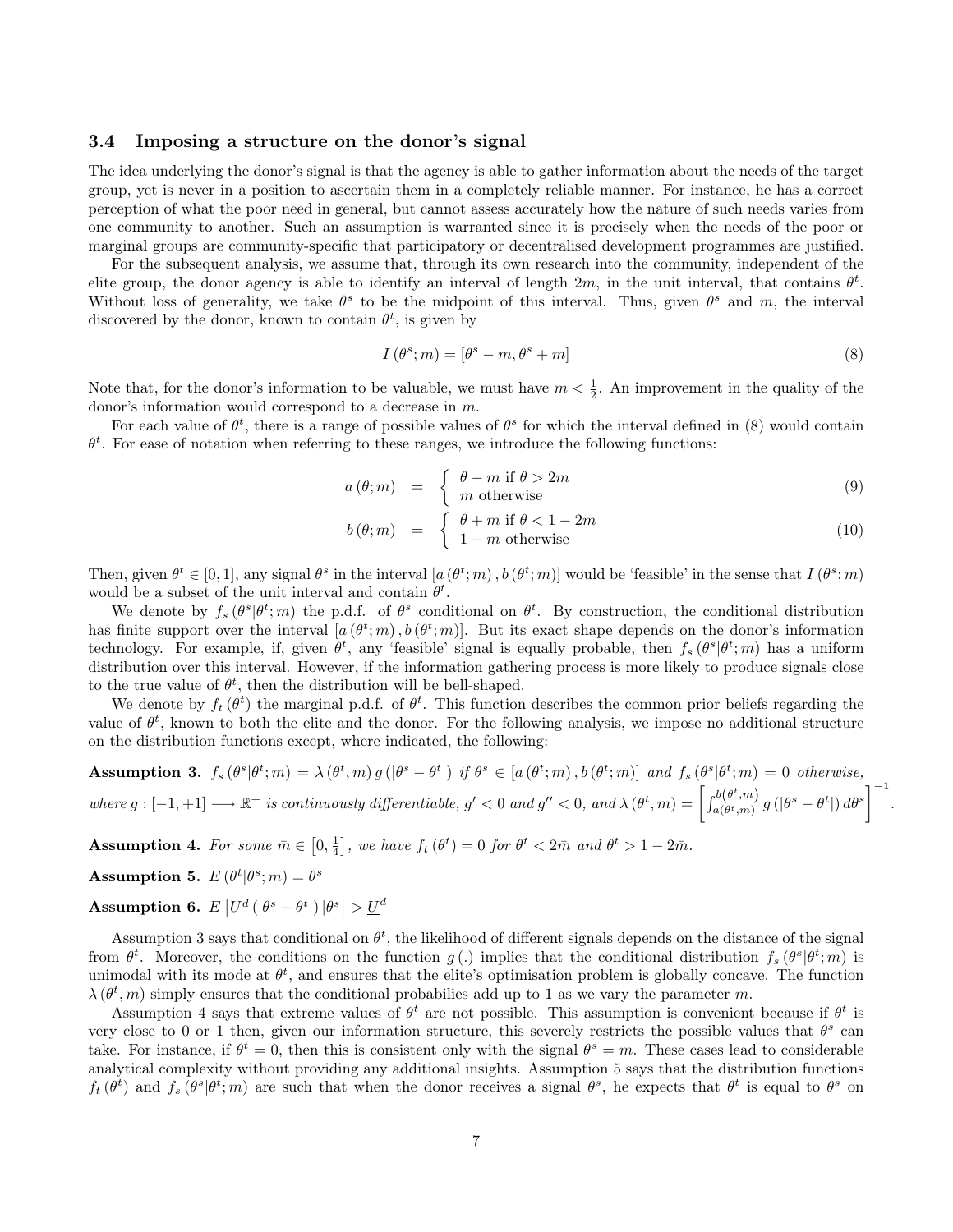average. Assumption 6 says that the donor would prefer to pursue a project which corresponds to its signal over its outside option. The last assumption will be used to ensure that the set of possible projects that are acceptable to the donor is monotonic in  $\theta^s$ .

Using Assumptions 3 and 4, the distribution of the donor's beliefs given a signal  $\theta^s$  takes a relatively simple form, described in the following lemma:

**Lemma 1.** Under Assumptions 3 and 4 and  $m < \overline{m}$ , the donor's beliefs about the preferred project mix of the targeted population, as expressed in the conditional distribution  $f_t(\theta^t|\theta^s;m)$ , is as follows:  $f_t(\theta^t|\theta^s;m)$  =  $\hat{\lambda}(\theta^s,m) g(|\theta^s-\theta^t|) f_t(\theta^t) \text{ if } \theta^t \in [\theta^s-m, \theta^s+m] \text{ and } f_t(\theta^t|\theta^s;m) = 0 \text{ otherwise; where } \hat{\lambda}(\theta^s,m) = \left[\int_{-m}^{+m} g(|x|) f_t(x+\theta^s) dx\right]^{-1}$ 

It is evident from Lemma 1 that the donor's beliefs are directly related to his prior beliefs about  $\theta^t$  (as represented by the marginal distribution  $f_t(\theta^t)$  and to the technology for generating the signal (which depends on the function  $g(|\theta^s - \theta^t|)$  as previously discussed). The term  $\hat{\lambda}(\theta^s, m)$  is a scaling factor which ensures that the conditional probabilities,  $f_t(\theta^t | \theta^s; m)$ , add up to 1.

We have now completely defined the nature of the donor's signal and are now in a position to address the question how the extent of elite capture varies with the donor's outside option and the quality of the donor's information.

### 3.5 Relationship between information quality, the donor's outside option and the donor's tolerance

Under Assumptions 1 and 2, we can derive a number of useful characteristics of the donor's expected utility from a particular project mix which are summarised in the following lemma.

**Lemma 2.** Under Assumptions 1 and 2, the expression  $E\left[U^d(\|\theta-\theta^t\|) | \theta^s\right]$  is maximised at some  $\theta^* \in (\theta^s - m, \theta^s + m)$ , is increasing in  $\theta$  for  $\theta < \theta^*$  and decreasing in  $\theta$  for  $\theta > \tilde{\theta}^*$ . The set  $\sigma(\theta^s; m, u)$  corresponds to the closed interval  $[\kappa_a(\theta^s;m,u),\kappa_b(\theta^s;m,u)]$ , where the functions  $\kappa_a(.)$ ,  $\kappa_b(.)>0$  are given implicitly by the following equations:

$$
E\left[U^d\left(\left\|\theta^* - \kappa_a\right\|\right)|\theta^s\right] = u, \kappa_a < \theta^* \tag{11}
$$

$$
E\left[U^d\left(\left\|\theta^* - \kappa_b\right\|\right)|\theta^s\right] = u, \kappa_b > \theta^*
$$
\n(12)

The functions  $\kappa_a(\theta^s; m, u)$  and  $\kappa_b(\theta^s; m, u)$  are defined in such a way that if the donor receives a signal  $\theta^s$  (and the quality of information and the outside option are given by parameters  $m$  and  $u$ ), then the donor would accept a project  $\theta$  if and only if it lies between  $\kappa_a(\theta^s; m, u)$  and  $\kappa_b(\theta^s; m, u)$ . In the following discussion, we shall speak about the "donor's tolerance of elite capture" by which we mean some measure of the donor's willingness to accept a project recommendation when it deviates from its own received signal. The following definition provides a ranking of the donor's tolerance under different parameter values:

**Definition 1.** We say that the donor is more tolerant for parameters  $(m_1, u_1)$  than for parameters  $(m_2, u_2)$  if  $\sigma(\theta^s; m_2, u_2) \subset \sigma(\theta^s; m_1, u_1)$  and  $\sigma(\theta^s; m_1, u_1) \neq \sigma(\theta^s; m_2, u_2)$ . The concepts of <u>less tolerant</u>, increasing tolerance, and decreasing tolerance are defined accordingly.

We would like to know how the donor's tolerance is affected by the donor's outside option, and the quality of the donor's information about  $\theta^t$ . This is the subject of the following lemma.

**Lemma 3.** Under Assumptions 1, 2 and 5 the donor's tolerance of elite capture is decreasing in m and  $\underline{U}^d$ .

The intuition behind Lemma 3 is as follows. By assumption, the donor is averse to uncertainty about the distance between a recommended project and the preferred project of the target population. An increase in m leads to increased uncertainty about  $\theta^t$  (more precisely, under Assumption 5, an 'elementary increase in risk'), and therefore increased uncertainty about the distance of any recommended project from  $\theta^t$ . Therefore, the donor is more inclined to choose his outside option when  $m$  is larger. Similarly, for any given project mix, the donor is more inclined to choose his outside option when  $\underline{U}^d$  is larger. Both of these effects translate into a decrease in the donor's tolerance.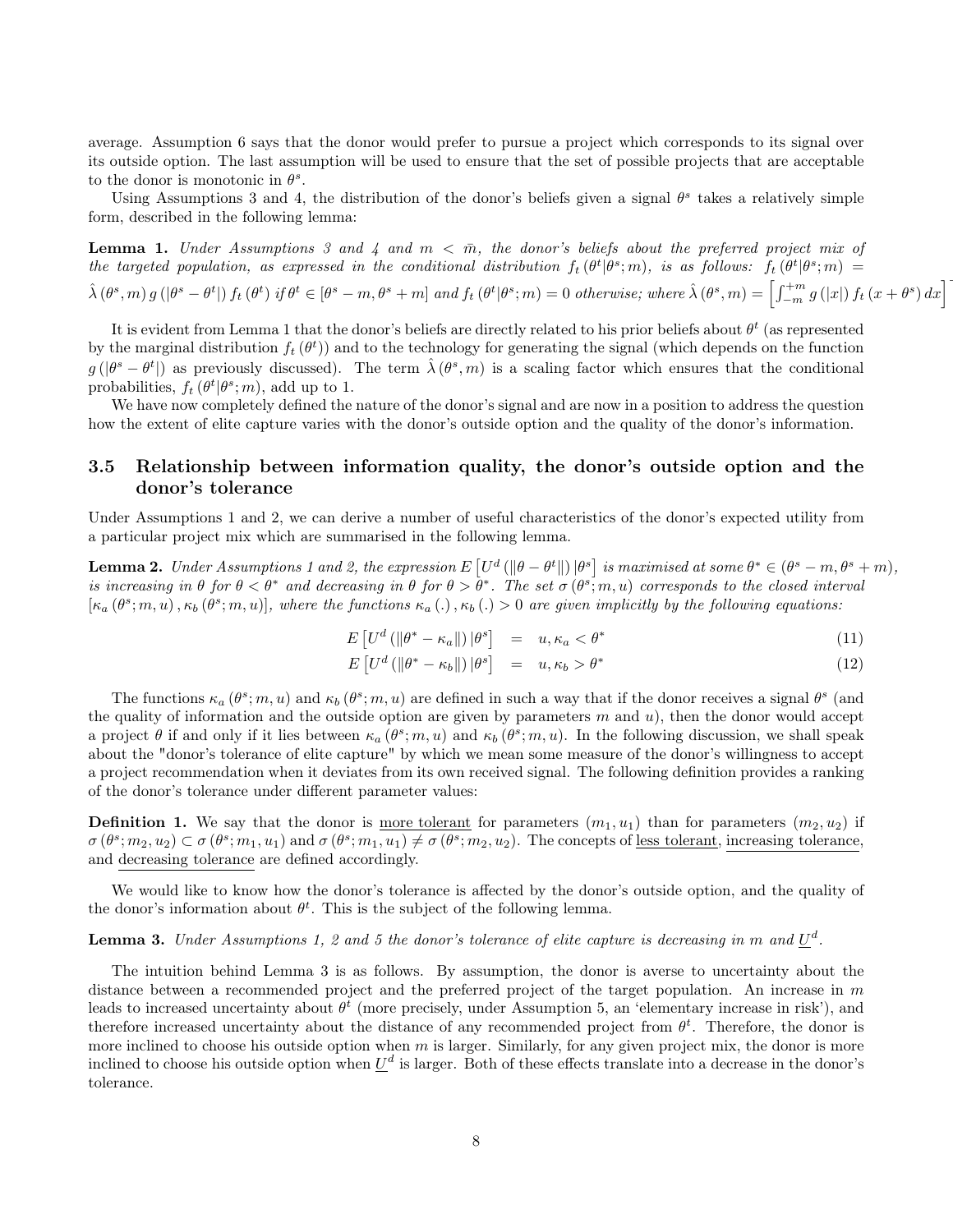#### 3.6 The elite's optimal response

Given the structure imposed on the donor's information in Section 3.4, we can reconsider the strategic decision of the elite group at stage 2 of the game. The optimal choice for the elite, as in the general case, is given by the solution to the maximisation problem in (6). Using Lemma 2, we can rewrite the probability of any proposed project being accepted by the donor as follows:

$$
\Pr\left(\theta \in \sigma\left(\theta^{s}\right)|\theta^{t}\right) = \Pr\left(\kappa_{a}\left(\theta^{s}\right) \leq \theta \leq \kappa_{b}\left(\theta^{s}\right)|\theta^{t}\right)
$$

(where we suppress the variables m and u, which are assumed to be constant in this section, for ease of notation). We can show that if  $f'_t(\theta^t)$  is small over its support, then under Assumptions 3-6, the functions  $\kappa_a(\theta^s)$  and  $\kappa_b(\theta^s)$ are invertible (see Appendix B). Hence, we can define  $\mu_a(.) = \kappa_b^{-1}(.)$  and  $\mu_b(.) = \kappa_a^{-1}(.)$ , and thus obtain

$$
\Pr\left(\theta \in \sigma\left(\theta^{s}\right)|\theta^{t}\right) = \Pr\left(\mu_{a}\left(\theta\right) \leq \theta^{s} \leq \mu_{b}\left(\theta\right)|\theta^{t}\right)
$$
\n
$$
= \int_{\mu_{a}}^{\mu_{b}} f_{s}\left(\theta^{s}|\theta^{t}\right) d\theta^{s}
$$
\n
$$
= F_{s}\left(\mu_{b}\left(\theta\right)|\theta^{t}\right) - F_{s}\left(\mu_{a}\left(\theta\right)|\theta^{t}\right) \tag{13}
$$

In words,  $\mu_a(\theta)$  and  $\mu_b(\theta)$  indicate the smallest and largest values of  $\theta^s$  for which the donor would accept the project  $\theta$ . For ease of exposition, and without loss of generality, we shift the utility of the elite group by a constant such that  $U^e = 0$ . Then, using (13), we can rewrite (7) from Section 3.3 as follows:

$$
V^{e}(\theta, \theta^{e}, \theta^{t}) = \left[ F_{s}(\mu_{b}(\theta) | \theta^{t}) - F_{s}(\mu_{a}(\theta) | \theta^{t}) \right] U^{e}(\|\theta - \theta^{e}\|)
$$
\n(14)

By varying  $\theta$ , the elite can raise the probability that the recommended project is accepted by the donor, but this may involve moving further from the elite group's own preferred project mix. It should be clear that if the distance between its own preferred project and those likely to be provided by the donor (represented by the set  $\sigma(\theta^s)$ ) is very large, then the elite may be better off pursuing its outside option (which is equivalent to recommending a project with zero probability of acceptance).

If not, we can show that, under Assumption 3, the elite's optimal value of  $\theta$  lies between  $\theta^e$  and the mode of the conditional distribution,  $\theta^t$ . The reason is as follows. Suppose  $\theta^e > \theta^t$ . Then, for any  $\theta > \theta^e$ , we have, under Assumptions 1 and 3, that  $U^e(\|\theta - \theta^e\|) < U^e(\|\theta^e - \theta^e\|)$  and  $Pr(\theta \in \sigma(\theta^s)) < Pr(\theta^e \in \sigma(\theta^s))$ . So, the elite would do better by choosing  $\theta^e$  than by choosing  $\theta$ . For any  $\theta < \theta^t$ , we have, under Assumptions 1 and 3, that  $U^e(\|\theta-\theta^e\|)< U^e(\|\theta^t-\theta^e\|)$  and  $\Pr(\theta \in \sigma(\theta^s)) < \Pr(\theta^t \in \sigma(\theta^s))$ . So the elite would do better off by choosing  $\theta^t$  than by choosing  $\theta$ . The same type of reasoning applies if  $\theta^e < \theta^t$ .

Furthermore, under Assumptions 2 and 3, the function  $V^e(\theta, \theta^e, \theta^t)$  is concave in  $\theta$  between  $\theta^e$  and  $\theta^t$ , and therefore if the maximisation problem has an interior solution, it is uniquely defined by the following first-order condition:

$$
\[f_s\left(\mu_b\left(\theta\right)|\theta^t\right) - f_s\left(\mu_a\left(\theta\right)|\theta^t\right)\] U^e\left(|\theta - \theta^e|\right) + \left[F_s\left(\mu_b\left(\theta\right)|\theta^t\right) - F_s\left(\mu_a\left(\theta\right)|\theta^t\right)\right] \frac{\partial U^e}{\partial \theta} = 0 \tag{15}
$$

or

$$
\frac{\partial \Pr\left(\theta \in \sigma\left(\theta^{s}\right)|\theta^{t}\right)}{\partial \theta}U^{e}\left(|\theta - \theta^{e}|\right) + \Pr\left(\theta \in \sigma\left(\theta^{s}\right)|\theta^{t}\right) \frac{\partial U^{e}}{\partial \theta} = 0 \tag{16}
$$

Equation 15 completes our characterisation of the optimal strategy of the elite group. It contains the important insight that the choice of the agent – in this case, the elite group – depends not only on the probability  $\Pr(\theta \in \sigma(\theta^s) | \theta^t)$ , but also on how this probability changes with  $\theta$ . Consequently, the donor's outside option and quality of the donor's information affect the extent of elite capture not only because they determine the donor's tolerance, but also because they affect the *slope* of the probability curve,  $\frac{\partial Pr(\theta \in \sigma(\theta^s)|\theta^t)}{\partial \theta}$ .

Intuitively, it would seem that if the donor had a stronger outside option or better quality information about the preferences of the target population, then this would induce the elite to recommend a project closer to  $\theta^t$  and thus lower elite capture. However, we shall see in the next section that this is not necessarily so.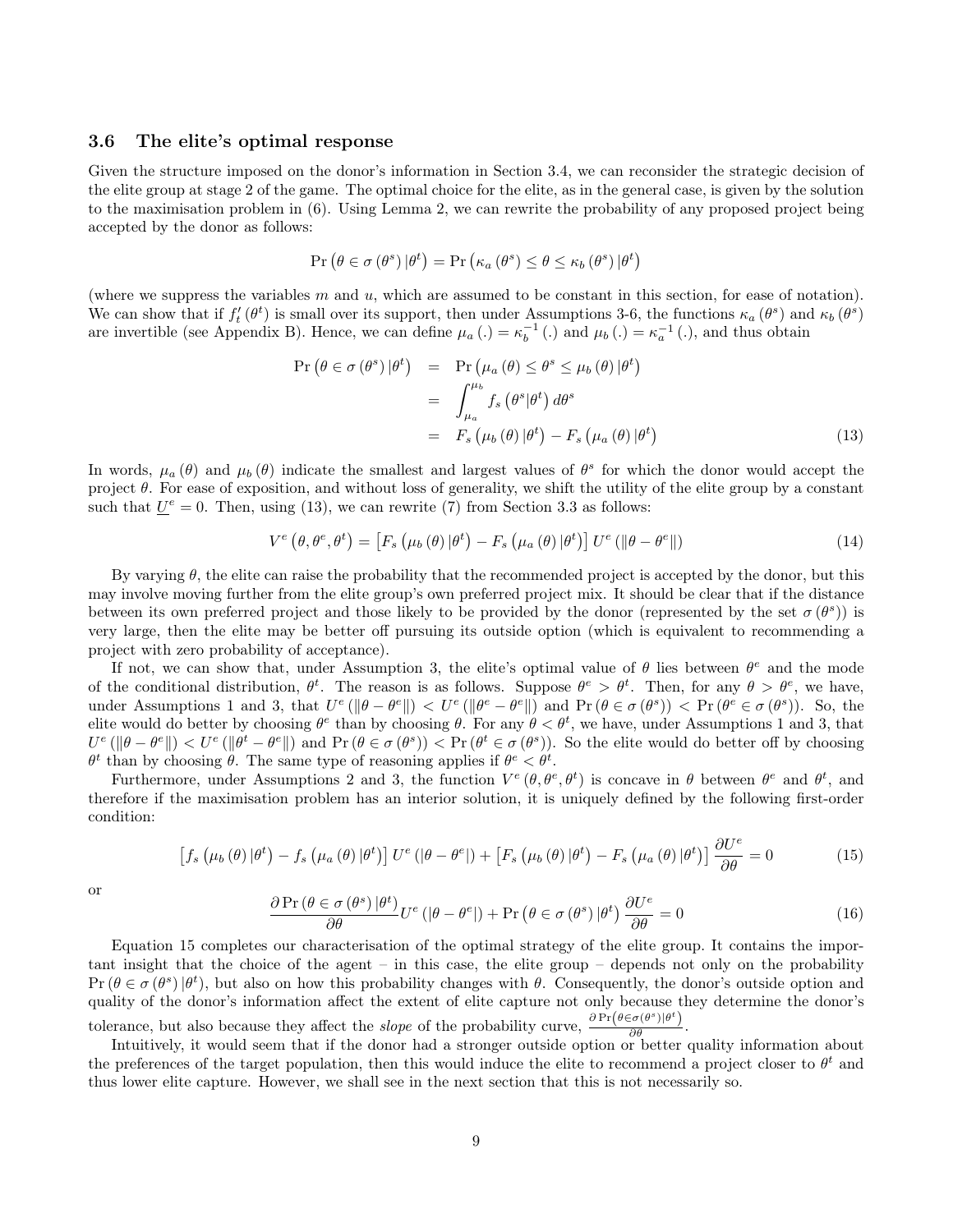## 4 Results

#### 4.1 Comparative statics

We can deduce the effect of an improvement in the donor's outside option from the first-order condition in  $(15)$  or (16). According to Lemma 3, the donor's tolerance declines with  $\underline{U}^d$ . It follows that the probability that a project  $\hat{\theta}$  is accepted (denoted by the term  $\Pr(\theta \in \sigma(\theta^s) | \theta^t)$ ) also declines with  $\underline{U}^d$ . From (16), we can see that this lowers the elite's reward from recommending a project close to  $\theta^e$  and therefore discourages elite capture.

But an increase in  $\underline{U}^d$  also affects how the probability of project acceptance changes with  $\theta$  (denoted by  $\frac{\partial Pr(\theta \in \sigma(\theta^s)|\theta^t)}{\partial \theta}$ . In particular, under Assumption 3, this slope becomes flatter, and thus lowers the 'marginal cost' (in the sense of a decrease in the probability of project acceptance) to the elite of recommending a project further from  $\theta^t$ . This effect goes in the opposite direction of the one mentioned earlier. We can summarise these results in the form of the following proposition which is formally shown in Appendix A.

Proposition 1. Under Assumptions 1, 2, and 3, the effect of an increase in the donor's outside option on elite capture is composed of two opposing effects: (i) a decline in the donor's tolerance, which discourages elite capture, and (ii) decreased sensitivity of the likelihood of project acceptance to changes in the recommended project, which encourages elite capture.

Under certain conditions, namely if the conditional density of  $\theta^s$ ,  $f_s(\theta^s|\theta^t)$  declines or rises sharply over some interval, or if the elite gains little additional utility from capture beyond a certain point (i.e.  $\frac{\partial U^e}{\partial \theta}$  is small), then the second effect noted in Proposition 1 can dominate the first. Consequently, an improvement in the donor's outside option can, paradoxically, lead to an increase in elite capture.

Next, consider how an improvement in the quality of the donor's information would affect elite capture. According to Lemma 3, the donor becomes more tolerant as the quality of information improves (i.e. as m declines). Then, as we established previously, an increase in the donor's tolerance would tend to increase the probability that a project  $\theta$  is accepted, and thus *encourage* elite capture.

Improved tolerance also affects how the probability of project acceptance changes with  $\theta$ ; in particular, under Assumption 3, it causes the slope to become steeper, and thus raises the 'marginal cost' (in the sense of a decrease in the probability of project acceptance) to the elite of recommending a project further from  $\theta^t$ . This would discourage elite capture.

As the quality of the donor's information improves, the elite also becomes more confident about the actual signal received by the donor. More precisely, according to Assumption 3,  $\theta^s$  has a smaller support and a higher density around  $\theta^t$  as m declines. This has an ambiguous effect on elite capture. But if the initial level of elite capture is sufficiently high, then we can show that this will discourage elite capture. The following proposition, formally proven in Appendix A, summarises these results and provides the specific conditions.

**Proposition 2.** Under Assumptions 1-6, and  $m < \bar{m}$ , the effect of an increase in the quality of the donor's information (i.e. a decline in m) is composed of three effects: (i) an increase in the donor's tolerance, which encourages elite capture, (ii) increased sensitivity of the likelihood of project acceptance to changes in the recommended project, which discourages elite capture, and (iii) increased accuracy in the donor's signal (and the elite's perception of it), which, if the initial level of elite capture is sufficiently high (specifically  $[\mu_a(\theta^r;m,u), \mu_b(\theta^r;m,u)] \subsetneq [a(\theta^t;m), b(\theta^t;m)]$ and  $Pr(\theta^r \in \sigma(\theta^s) | \theta^t) < \frac{1}{2})$ , discourages elite capture.

#### 4.2 Discussion

The above result looks counter-intuitive. The intuition suggests, indeed, that higher tolerance or laxity on the part of a donor agency should incite the elite to take advantage of it by making a project proposal closer to their own preference. This prediction is obviously correct when the elite know with certainty the information that the donor has acquired about the preference of the group targeted by the aid programme. This is the case in which the elite observe the donor's signal. The greater the tolerance of the donor regarding the distance between the project proposal and his signal (that is, the donor's idea about what the targeted group prefers), the more the elite will choose to propose a project that departs from this signal.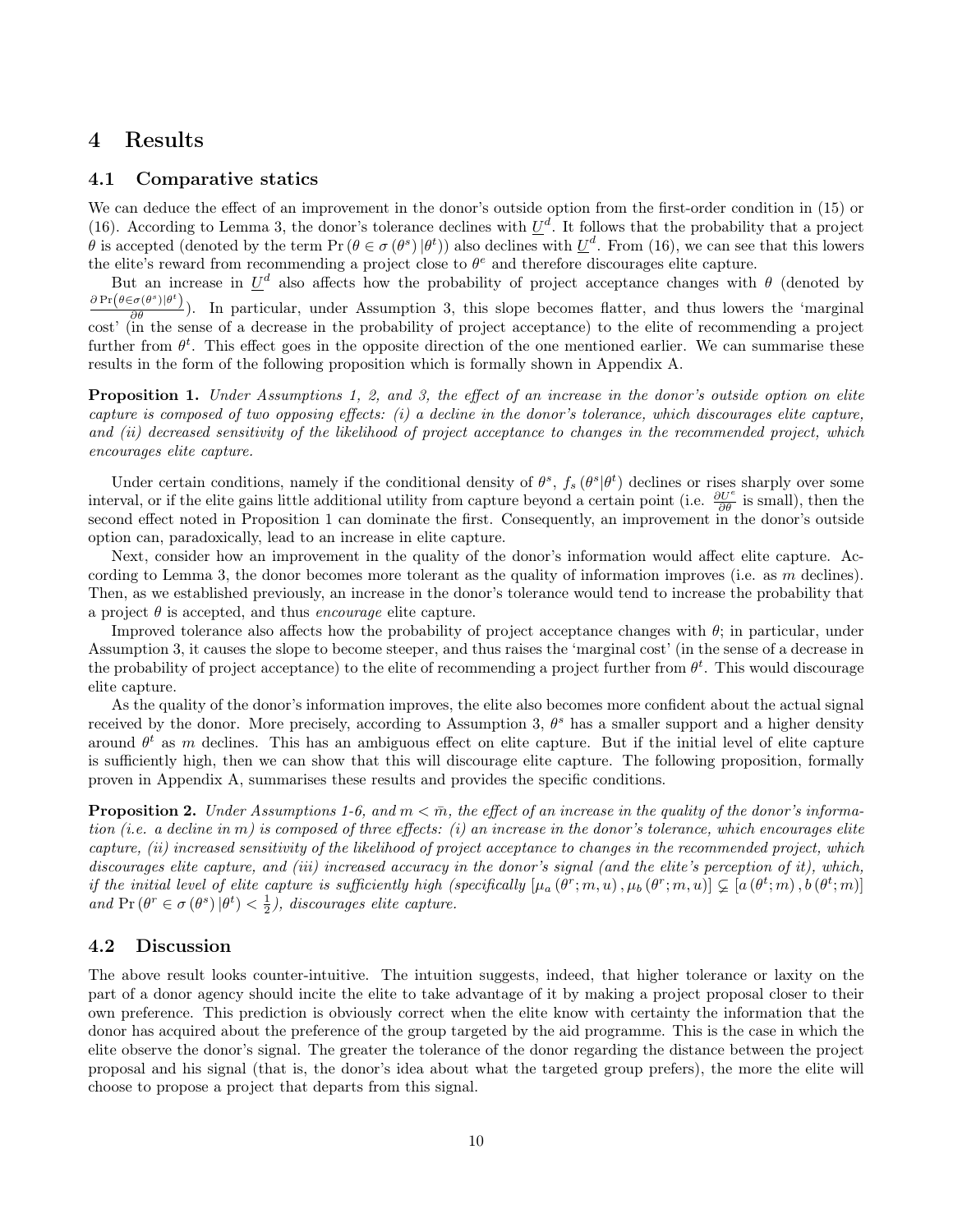However, as soon as one considers a situation in which the donor's signal is not precisely known by the elite (instead of being fixed, the domain of project acceptability is sliding along the rail of possible values of the project mix), so that the latter cannot know for sure whether their proposal will be accepted or rejected, the prediction may be invalidated. The key point is that greater tolerance of the donor manifests itself on both sides of the signal received: the domain of project acceptance extends itself to the right and to the left of the point corresponding to this signal. Since the probability of project acceptance is always higher in the area closer to the target group's preferred project, the effect of this extension is to create a larger potential for increasing the acceptance probability by moving closer to the target group's preferred project rather than moving in the opposite direction. Such a pro-poor move has the evident consequence of decreasing the elite's intrinsic utility derived from the project, but our result shows that the net effect may be favourable.

The argument can be easily illustrated with the help of a simple version of the problem as depicted in Figure 1 below. The graph shows the elite's beliefs regarding the distribution of  $\theta^s$ , the signal received by the donor for a particular realisation of  $\theta^t$ . Suppose the quality of the donor's information and the donor's outside option are such that the elite recommends the project mix  $\theta^r$  shown in the figure  $(\theta^r$  is larger than  $\theta^t$  but smaller than  $\theta^e$ ). The points  $\mu_a$  and  $\mu_b$  denote, respectively, the smallest and largest values of  $\theta^s$  for which the donor would approve the recommendation  $\theta^r$ .

What would happen if the donor now becomes more tolerant (which, according to Lemma 3, occurs if his outside option becomes weaker or the quality of his information improves)? The points  $\mu'_a$  and  $\mu'_b$  in the figure denote the smallest and largest values of  $\theta^s$  for which the donor would approve of  $\theta^r$  following such a change. Greater tolerance implies that  $\mu_a' < \mu_a$  and  $\mu_b' > \mu_b$ .

The elite now enjoys a higher probability of project acceptance if he recommends  $\theta^r$  (the probability is now represented by the area under the curve between  $\mu'_a$  and  $\mu'_b$  as opposed to the area between  $\mu_a$  and  $\mu_b$  before the change). This higher probability would increase the temptation of elite capture and encourage the elite to recommend a project mix even higher than  $\theta^r$ . This effect matches our intuition.

But it is important to note that whenever the elite adjusts the recommendation towards his own preferred point, the probability that it will be accepted by the donor declines. And the marginal decline is *greater* when the donor is more tolerant. Visually, this can be verified by observing that the distance between the heights  $x'$  and  $y'$  is greater than that between  $x$  and  $y$ . This increased sensitivity of the probability of acceptance to changes in the recommended project mix would lower the temptation of elite capture and encourage the elite to recommend a project mix lower than  $\theta^r$ . This effect lies at the heart of the paradox highlighted in this paper.

It should be evident from the figure that if the probability curve is sufficiently steep in the interval  $[\mu'_a, \mu'_b]$  (and the distance  $x' - y'$  is sufficiently greater than that between  $x - y$ , then the second effect will dominate the first.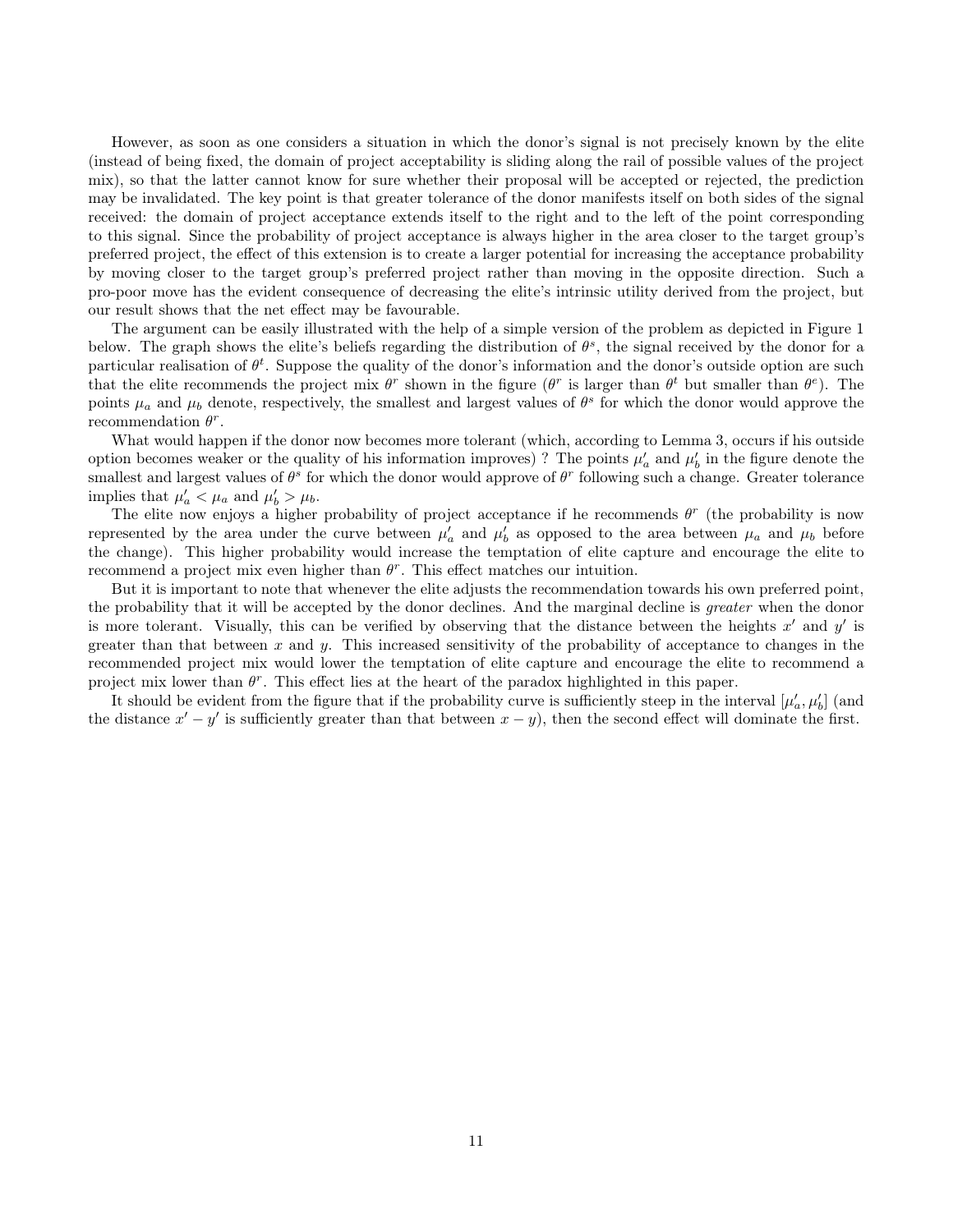

Figure 1: The effect of increased donor's tolerance on the probability of project acceptance

# 5 Conclusion

Participatory development is highly vulnerable to the risk of elite capture. Among the two main forms of elite capture, embezzlement and information distortion, the latter has been best documented empirically and worked out theoretically. However, the influence of the elite is typically assumed to exert itself through the local collective decision-making process without the donor being able to constrain it. In this contribution, we have followed a different approach in which the donor pursues the explicit objective of poverty alleviation and has an imprecise idea of what the priorities of the poor look like. This idea can only be guessed by the elite. The donor also exhibits a certain degree of tolerance regarding the distance between his signal and the actual proposal made by the elite on behalf of the poor. The elite then face a trade-off between two types of considerations: the probability of acceptance of their project proposal by the donor, on the one hand, and its degree of congruence with their own preference, on the other hand.

In this particular framework, a paradoxical result may obtain. An improvement in the donor's outside option that results, say, from reduced competition between donors for access to target communities, may end up encouraging elite capture. Similarly, an improvement in the quality of the donor's information about the poor's preference may induce the elite to propose a project that is farther away from the poor's preferred outcome.

It bears emphasis that this sort of paradoxical effect is not a mere curiosity arising in the specific context of donor-elite strategic relations. It has a much wider scope since it can be obtained in other principal-agent settings exhibiting characteristics similar to those mentioned above. Revealingly, Putterman (1987) and Putterman and Skillman (1988) have shown, in the context of sharecropping contracts, that different assumptions regarding the information available to a principal who monitors the work of a worker lead to different responses of labor effort to monitoring. In some cases, the worker will in fact exert less effort when the monitoring improves.

Since the paradox is now well understood on the theoretical plane, research effort should be devoted to gathering empirical evidence on whether and under what circumstances it arises. In particular, one would like to know to what extent the mis-targeting of aid resources is attributable to the sort of information distortion analysed in this paper.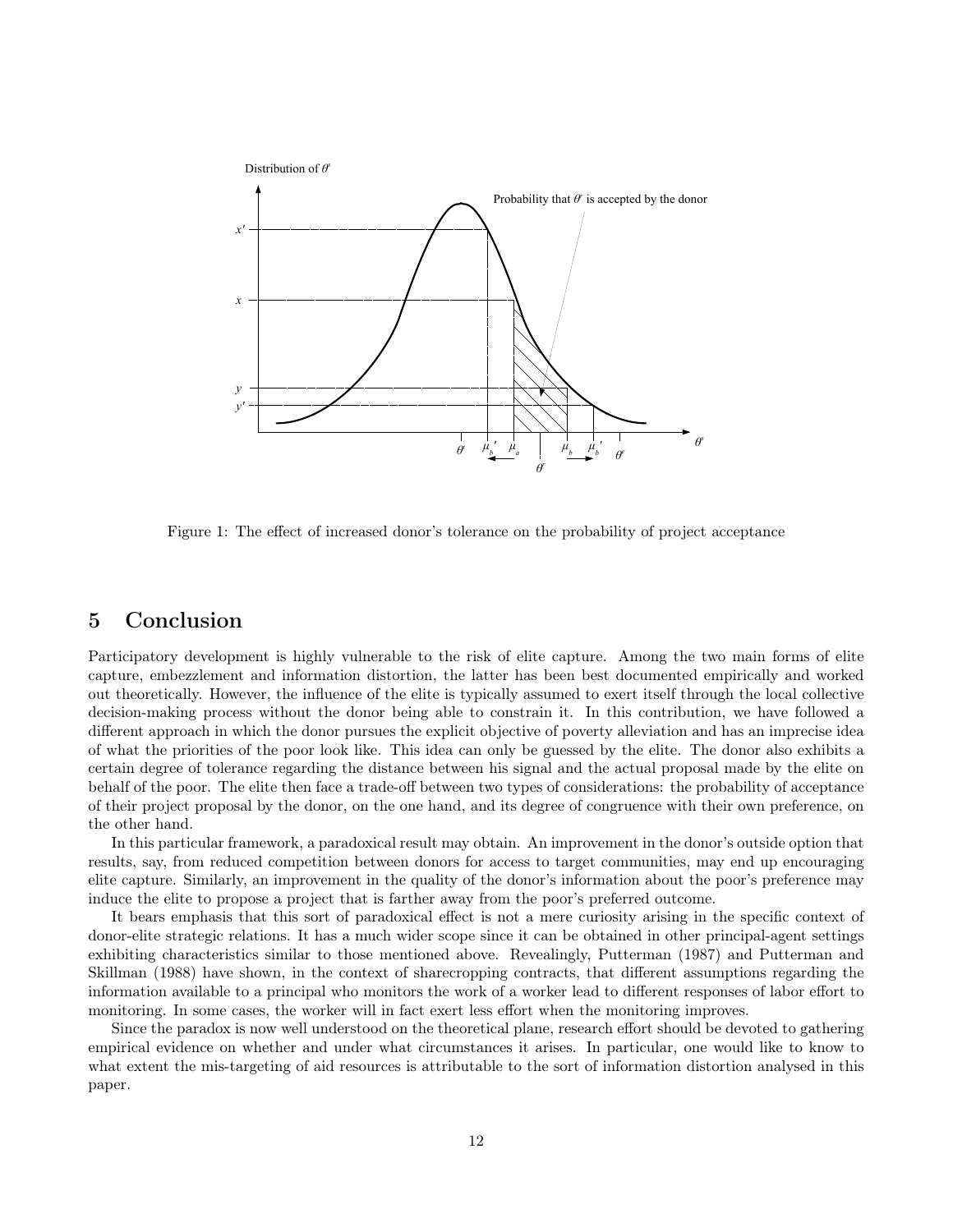# 6 Appendix A

1. Proof of Lemma 1: Using Bayes' Rule,

$$
f_t \left(\theta^t | \theta^s\right) = \frac{f\left(\theta^s, \theta^t\right)}{f_s\left(\theta^s\right)}
$$
  
= 
$$
\frac{f_s \left(\theta^s | \theta^t\right) f_t \left(\theta^t\right)}{\int_0^1 f_s \left(\theta^s | \theta\right) f_t \left(\theta\right) d\theta}
$$
 (17)

By construction, if  $\theta \notin [\theta^s - m, \theta^s + m]$ , then  $\theta^s \notin [a(\theta; m), b(\theta; m)]$ . By Assumption 3, if  $\theta^s \notin [a(\theta^t), b(\theta^t)]$ , then  $f_s(\theta^s|\theta^t) = 0$ . Therefore, we obtain from (17),

$$
f_t\left(\theta^t|\theta^s\right) = \begin{cases} \frac{f_s\left(\theta^s|\theta^t\right)f_t\left(\theta^t\right)}{\int_{\theta^s-m}^{\theta^s+m}f_s\left(\theta^s|\theta\right)f_t(\theta)d\theta} \text{ if } \theta^t \in \left[\theta^s-m,\theta^s+m\right] \\ 0 \text{ otherwise} \end{cases} \tag{18}
$$

Using Assumption 3, we obtain, for  $\theta^t \in [\theta^s - m, \theta^s + m]$ ,

$$
f_t\left(\theta^t|\theta^s\right) = \frac{\lambda\left(\theta^t;m\right)g\left(|\theta^t-\theta^s|\right)f_t\left(\theta^t\right)}{\int_{\theta^s-m}^{\theta^s+m}\lambda\left(\theta;m\right)g\left(|\theta-\theta^s|\right)f_t\left(\theta\right)d\theta}
$$
\n
$$
\tag{19}
$$

Let  $\lambda_0 = \left[\int_{-m}^{+m} g(|x|) dx\right]^{-1}$ . If  $\theta^t \in [2m, 1-2m]$ , then  $a(\theta^t; m) = \theta^t - m$  and  $b(\theta^t; m) = \theta^t + m$ . Then,

$$
\lambda(\theta; m) = \left[ \int_{\theta-m}^{\theta+m} g\left( |\theta^{s} - \theta| \right) d\theta^{s} \right]^{-1}
$$
\n(20)

Using the substitution  $x = \theta^s - \theta$  in (20), we obtain

$$
\lambda(\theta; m) = \left[ \int_{-m}^{+m} g(|x|) dx \right]^{-1} = \lambda_0 \tag{21}
$$

If  $m < \bar{m}$ , then, using Assumption 4, we have  $f_t(\theta^t) = 0$  whenever  $\theta^t \notin [2m, 1-2m]$ . Therefore, we have

either  $\lambda(\theta; m) = \lambda_0$  (when  $\theta^t \in [2m, 1-2m]$ ) or  $f_t(\theta^t) = 0$  (when  $\theta^t \notin [2m, 1-2m]$ ). Thus, we can write  $\lambda(\theta; m) f_t(\theta) = \lambda_0 f_t(\theta)$ . Therefore, using (19) and (21), we obtain, for  $\theta^t \in [\theta^s - m, \theta^s + m]$ ,

$$
f_t \left(\theta^t | \theta^s\right) = \frac{\lambda_0 g\left(|\theta^t - \theta^s|\right) f_t \left(\theta^t\right)}{\int_{\theta^s - m}^{\theta^s + m} \lambda_0 g\left(|\theta - \theta^s|\right) f_t \left(\theta\right) d\theta}
$$

$$
= \frac{g\left(|\theta^t - \theta^s|\right) f_t \left(\theta^t\right)}{\int_{\theta^s - m}^{\theta^s + m} g\left(|\theta - \theta^s|\right) f_t \left(\theta\right) d\theta}
$$

Using the substitution  $x = \theta^s - \theta$ , we obtain

$$
\int_{\theta^s - m}^{\theta^s + m} g\left(|\theta - \theta^s|\right) f_t(\theta) d\theta = \int_{-m}^{+m} g\left(|x|\right) f_t(x + \theta^s) dx
$$

$$
= \left[\hat{\lambda}(\theta^s, m)\right]^{-1}
$$

Therefore,

$$
f_t\left(\theta^t|\theta^s\right) = \begin{cases} \lambda(\theta^s, m) g\left(|\theta^t - \theta^s|\right) f_t\left(\theta^t\right) & \text{if } \theta^t \in [\theta^s - m, \theta^s + m] \\ 0 & \text{otherwise} \end{cases}
$$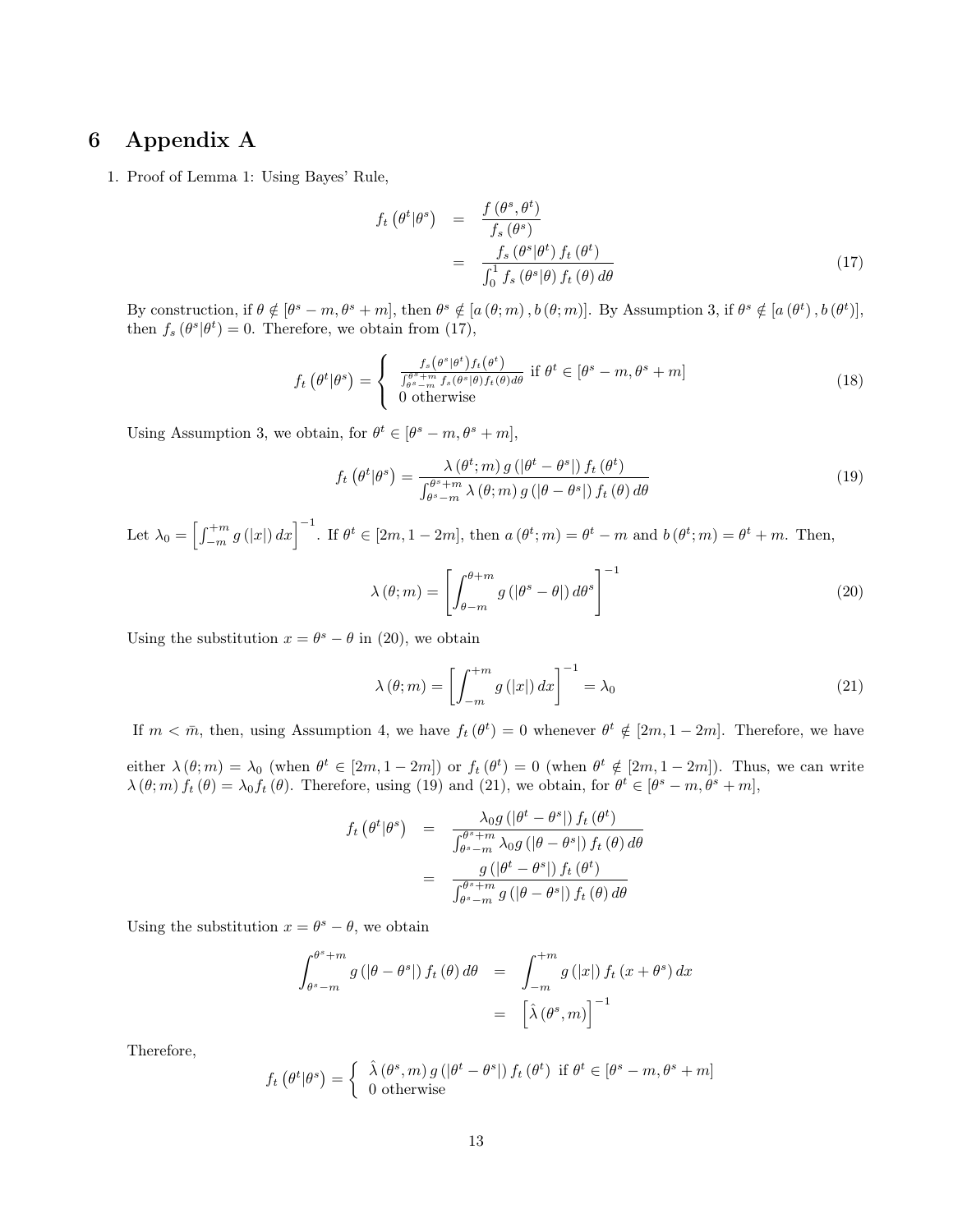2. Proof of Lemma 2: By construction,

$$
E\left[U^d\left(\left\|\theta-\theta^t\right\|\right)|\theta^s\right]=\int_{\theta^s-m}^{\theta^s+m}U^d\left(\left\|\theta-\theta^t\right\|\right)f\left(\theta^t|\theta^s\right)d\theta^t
$$

Differentiating throughout w.r.t.  $\theta$ , we obtain

$$
\frac{d}{d\theta}E\left[U^d\left(\left\|\theta-\theta^t\right\|\right)|\theta^s\right] = \int_{\theta^s-m}^{\theta^s+m} \frac{dU^d}{d\theta}\left(\left\|\theta-\theta^t\right\|\right) f\left(\theta^t|\theta^s\right) d\theta^t
$$
\n(22)

Note that, if  $\theta \leq \theta^s - m$ , then the right-hand side of (22) is greater than or equal to zero. If  $\theta \geq \theta^s + m$ , then the right-hand side of (22) is less than or equal to zero. So, the optimal value of  $\theta$  lies in the interval  $(\theta^s - m, \theta^s + m)$ . For  $\theta \in (\theta^s - m, \theta^s + m)$ , we obtain

$$
\frac{d}{d\theta}E\left[U^d\left(\left\|\theta-\theta^t\right\|\right)|\theta^s\right] = \int_{\theta^s-m}^{\theta} \frac{dU^d}{d\theta} \left(\theta-\theta^t\right) f\left(\theta^t|\theta^s\right) d\theta^t + \int_{\theta}^{\theta^s+m} \frac{dU^d}{d\theta} \left(\theta^t-\theta\right) f\left(\theta^t|\theta^s\right) d\theta^t \tag{23}
$$

By Assumption 1, the first integral is negative and the second integral is positive. We wish to show that, as  $\theta$ increases, the first integral becomes more negative while the first integral becomes less positive. Differentiating the first integral w.r.t.  $\theta$ , we obtain

$$
\int_{\theta^s - m}^{\theta} \frac{d^2 U^d}{d\theta^2} \left( \theta - \theta^t \right) f \left( \theta^t | \theta^s \right) d\theta^t + \frac{dU^d}{d\theta} \left( \left\| \theta - \theta^t \right\| \right) \left|_{\theta^t = 0} f \left( \theta^t | \theta^s \right) \right)
$$
(24)

Differentiating the second integral w.r.t.  $\theta$ , we obtain

$$
\int_{\theta}^{\theta^s+m} \frac{d^2 U^d}{d\theta^2} \left(\theta^t - \theta\right) f\left(\theta^t|\theta^s\right) d\theta^t - \frac{dU^d}{d\theta} \left(\left\|\theta - \theta^t\right\|\right) |_{\theta^t=0} f\left(\theta^t|\theta^s\right) \tag{25}
$$

From  $(24)$  and  $(25)$ , we obtain

$$
\frac{d^2}{d\theta^2} E\left[U^d\left(\left\|\theta-\theta^t\right\|\right)|\theta^s\right] = \int_{\theta^s-m}^{\theta} \frac{d^2 U^d}{d\theta^2} \left(\theta-\theta^t\right) f\left(\theta^t|\theta^s\right) d\theta^t + \int_{\theta}^{\theta^s+m} \frac{d^2 U^d}{d\theta^2} \left(\theta^t-\theta\right) f\left(\theta^t|\theta^s\right) d\theta^t \tag{26}
$$

Then, using Assumption 2 and equation (26), we obtain  $\frac{d^2}{d\theta^2} E \left[ U^d \left( \|\theta - \theta^t\| \right) |\theta^s \right] < 0$ . Therefore, the term  $\frac{d}{d\theta}E\left[U^d(\|\theta-\theta^t\|)|\theta^s\right]$  is monotonically decreasing in  $\theta$  in the interval  $(\theta^s-m,\theta^s+m)$ . Therefore, there exists a unique value  $\theta^* \in (\theta^s - m, \theta^s + m)$  such that  $\frac{d}{d\theta}E\left[U^d(\|\theta - \theta^t\|) |\theta^s\right] = 0$ . Moreover,  $\frac{d}{d\theta}E\left[U^d(\|\theta - \theta^t\|) |\theta^s\right] \ge$ 0 for  $\theta \leq \theta^*$ . It follows that the expression  $E\left[ U^d\left( \|\theta - \theta^t\| \right) |\theta^s \right]$  is maximised at  $\theta = \theta^*$ , is increasing in  $\theta$  for  $\theta < \theta^*$  and decreasing in  $\theta$  for  $\theta > \theta^*$ . Therefore, the set  $\sigma(\theta^s)$ , defined by (2), is a closed interval. Therefore, we can write  $\sigma(\theta^s) = [\kappa_a(\theta^s, m, u), \kappa_b(\theta^s, m, u)]$ , where the functions  $\kappa_a(.)$ ,  $\kappa_b(.) > 0$  are given implicitly by the following equations:

$$
E\left[U^d\left(\left\|\theta^t - \kappa_a\right\|\right)|\theta^s\right] = u, \kappa_a < \theta^*
$$
\n
$$
E\left[U^d\left(\left\|\theta^t - \kappa_b\right\|\right)|\theta^s\right] = u, \kappa_b > \theta^*
$$

#### 3. Proof of Lemma 3:

(i) Let

$$
\tilde{U}^{d}(\theta^{t};\theta) = U^{d}(\|\theta - \theta^{t}\|)
$$
\n(27)

$$
V^{d}(\theta, \theta^{s}, m) = E\left[U^{d}(\|\theta - \theta^{t}\|); \theta^{s}, m\right]
$$
\n(28)

Therefore, we have

$$
V^{d}(\theta, \theta^{s}, m) = \int_{\theta^{s} - m}^{\theta^{s} + m} \tilde{U}^{d}(\theta^{t}; \theta) f_{t}(\theta^{t} | \theta^{s}; m) d\theta^{t}
$$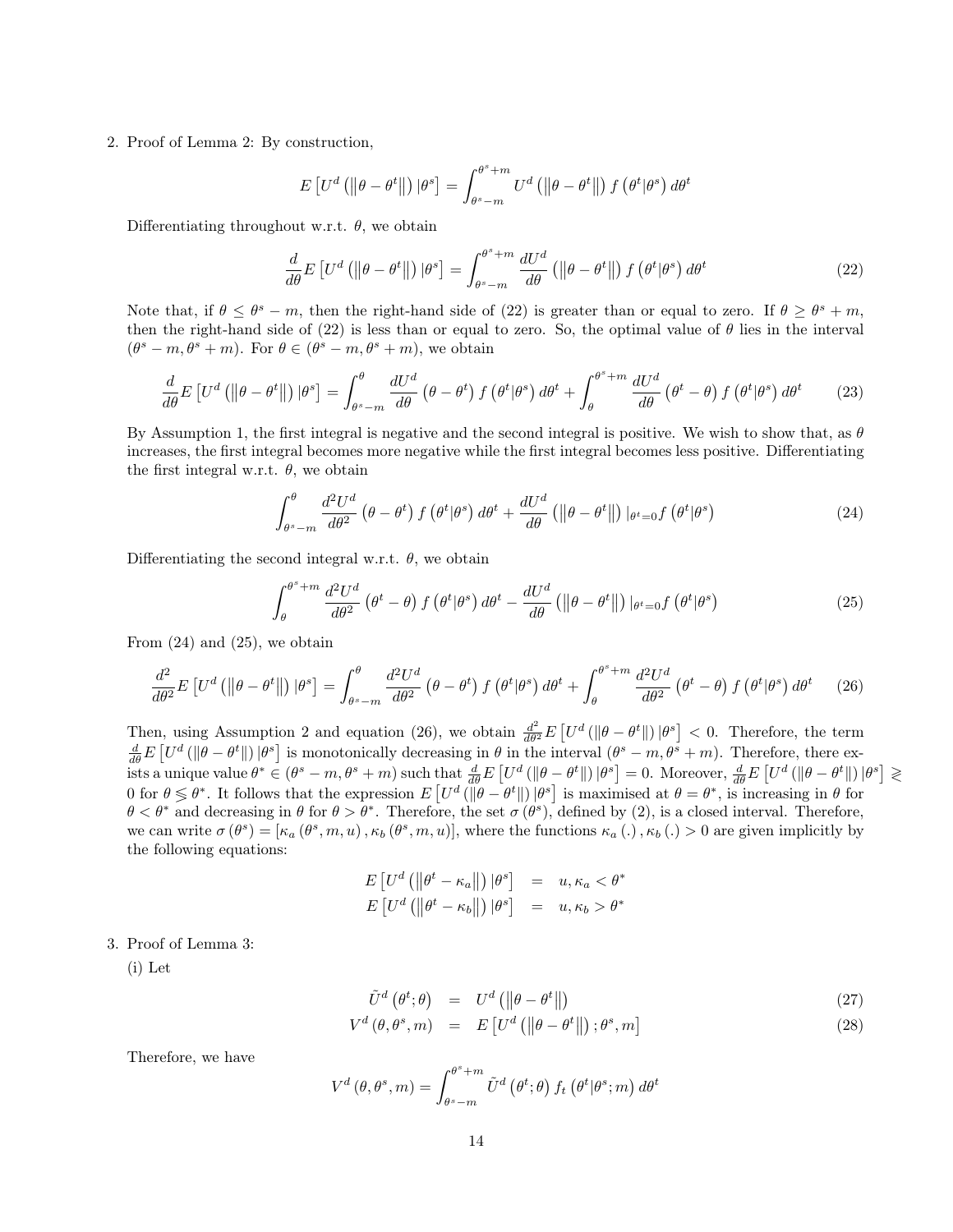$$
\implies \frac{\partial V^d}{\partial m} = \int_{\theta^s - m}^{\theta^s + m} \tilde{U}^d (\theta^t; \theta) \frac{\partial f_t (\theta^t | \theta^s; m)}{\partial m} d\theta^t + \left[ \tilde{U}^d (\theta^s + m; \theta) + \tilde{U}^d (\theta^s - m; \theta) \right]
$$

Note that if  $E(\theta^t|\theta^s) = \theta^s$ , then an increase in m constitutes an 'elementary increase in risk'<sup>4</sup>. Note also that an 'elementary increase in risk' implies secondary-order stochastic dominance (Mas-Collel, Whinston and Green, 1995; chapter 6). Therefore, if the donor's utility function is strictly concave (Assumption 2) and  $E(\theta^t|\theta^s) = \theta^s$  (Assumption 5), we have

$$
\frac{\partial V^d}{\partial m} < 0 \tag{29}
$$

i

By construction, we have

$$
V^d\left(\kappa_b\left(\theta^s; m, \underline{U}^d\right), \theta^s, m\right) \equiv \underline{U}^d \tag{30}
$$

where  $\kappa_b$  (.) is as defined in the statement of Lemma 2. Differentiating throughout (30) w.r.t. m, we obtain

$$
\frac{\partial V^d\left(\kappa_b\left(\cdot\right),\theta^s,m\right)}{\partial m} + \frac{\partial \kappa_b}{\partial m} \frac{\partial V^d\left(\kappa_b\left(\cdot\right),\theta^s,m\right)}{\partial \theta} = 0\tag{31}
$$

Using Lemma 2,  $\frac{\partial V^d(\kappa_b(.),\theta^s,m)}{\partial \theta} < 0$ . Therefore, using (29) and (31), we obtain  $\frac{\partial \kappa_b}{\partial m} < 0$ . Similarly, we can show that  $\frac{\partial \kappa_b}{\partial m} > 0$ . It follows that  $\sigma(\theta^s; m_2, u) \subset \sigma(\theta^s; m_1, u)$  and  $\sigma(\theta^s; m_2, u) \neq \sigma(\theta^s; m_1, u)$  for  $m_2 > m_1$ . Therefore, the donor's tolerance of elite capture is decreasing in m.

(ii) Differentiating throughout (30) w.r.t.  $\underline{U}^d$ , we obtain

$$
\frac{\partial \kappa_b}{\partial \underline{U}^d} \frac{\partial V^d(\kappa_b(.), \theta^s, m)}{\partial \theta} = 1
$$
\n(32)

Since  $\frac{\partial V^d(\kappa_b(.),\theta^s,m)}{\partial \theta} < 0$ , we obtain, using (32), that  $\frac{\partial \kappa_b}{\partial U^d} < 0$ . Similarly, we can show that  $\frac{\partial \kappa_a}{\partial U^d} > 0$ . It follows that  $\sigma(\theta^s; m, u_2) \subset \sigma(\theta^s; m, u_1)$  and  $\sigma(\theta^s; m, u_2) \neq \sigma(\theta^s; m, u_1)$  for  $u_2 > u_1$ . Therefore, the donor's tolerance of elite capture is decreasing in  $U^d$ .

4. Proof of Proposition 1: By construction,  $\mu_b(\theta; m, u)$  is decreasing and  $\mu_a(\theta; m, u)$  is increasing in u. If  $\theta^e > \theta^t$ , then, by Assumption 3,  $f'_s(.|\theta^t) < 0$  for  $\theta \in (\theta^t, \theta^e)$ . Therefore, we have  $[f_s(\mu_b(\theta; m, u)|\theta^t) - f_s(\mu_a(\theta; m, u)|\theta^t)]$ increasing in u (i.e. becoming less negative) for  $\theta \in (\theta^t, \theta^e)$ . From the first term in (15), it is evident that this lowers the *cost* to the elite of choosing a higher value of  $\theta$ . However, the term  $[F_s (\mu_b (\theta; m, u) | \theta^t) - F_s (\mu_a (\theta; m, u) | \theta^t)]$ is decreasing in  $u$ . From the second term in (15), this decreases the *reward* to the elite of choosing a higher of θ.

If  $\theta^e < \theta^t$ , then, by Assumption 3,  $f'_s(.|\theta^t) > 0$  for  $\theta \in (\theta^e, \theta^t)$ . Therefore, we have

 $[f_s(\mu_b(\theta; m, u)|\theta^t) - f_s(\mu_a(\theta; m, u)|\theta^t)]$  decreasing in u (i.e. becoming less positive) for  $\theta \in (\theta^e, \theta^t)$ . From (15), this lowers the *cost* to the elite of choosing a lower value of  $\theta$ . However, as previously mentioned, the term $[F_s(\mu_b(\theta; m, u)|\theta^t) - F_s(\mu_a(\theta; m, u)|\theta^t)]$  is decreasing in u. From (15), this decreases the reward to the elite of choosing a lower value of  $\theta$ .

5. Proof of Proposition 2: For analytical clarity, denote by  $m_1$  the parameter which determines the elite's perception of the donor's tolerance; and denote by  $m_2$  the parameter which determines the elite's beliefs about  $\theta^s$ . Thus we write the tolerance interval as  $[\mu_a(\theta^t; m_1, u), \mu_b(\theta^t; m_1, u)]$ ; and the conditional distribution as  $f_s(\theta^s|\theta^t;m_2)$ . If the elite has full knowledge about any improvement in the quality of the donor's information, then this will of course imply a decline in both  $m_1$  and  $m_2$ .

(i) & (ii) Following the reasoning in the proof of Lemma 3, we have  $\mu_b (\theta; m_1, u)$  is decreasing and  $\mu_a (\theta; m_1, u)$ is increasing in  $m_1$ . If  $\theta^e > \theta^t$ , then, by Assumption 3,  $f'_s(.|\theta^t) < 0$  for  $\theta \in (\theta^t, \theta^e)$ . Therefore, we have

<sup>&</sup>lt;sup>4</sup>Given two lotteries defined by the distributions  $F(.)$  and  $G(.)$ , we say that ' $G(.)$  constitutes an elementary increase in risk from  $F(.)$  if  $G(.)$  is generated from  $F(.)$  by taking all the mass that  $F(.)$  assigns to an interval  $[x', x'']$  and transferring it to the endpoints  $x'$  and  $x''$  in such a manner that the mean is preserved.' Mas-Colell, Whinston and Green (1995), page 198.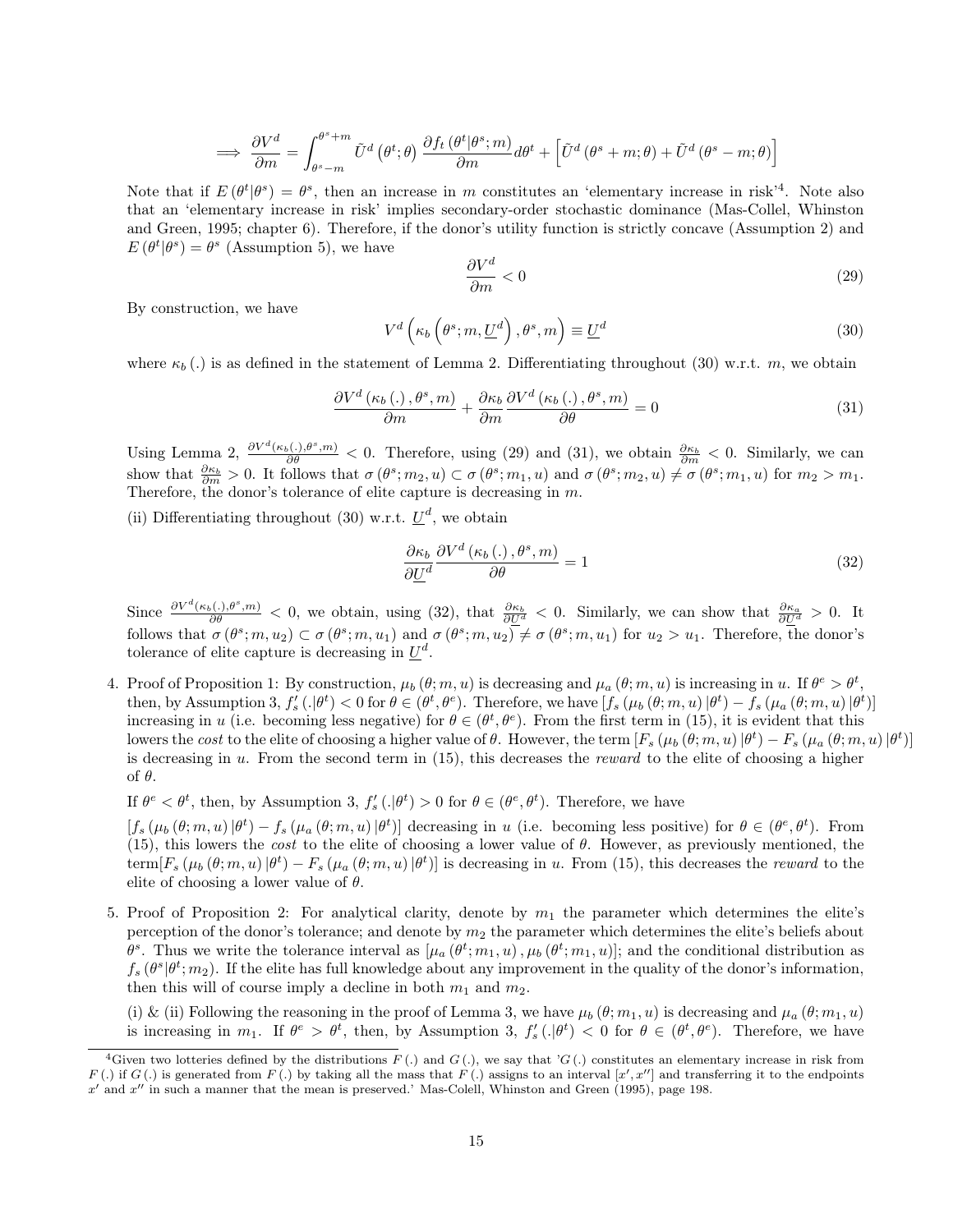$[f_s(\mu_b(\theta; m_1, u)|\theta^t; m_2) - f_s(\mu_a(\theta; m_1, u)|\theta^t; m_2)]$  increasing in  $m_1$  (i.e. becoming less negative) for  $\theta \in$  $(\theta^t, \theta^e)$ . From the first term in (15), it is evident that, as  $m_1$  declines, this raises the *cost* to the elite of choosing a higher value of  $\theta$ . However, the term  $[F_s (\mu_b (\theta; m_1, u) | \theta^t; m_2) - F_s (\mu_a (\theta; m_1, u) | \theta^t; m_2)]$  is decreasing in  $m_1$ . From the second term in (15), it follows that, as  $m_1$  declines, this increases the reward to the elite of choosing a higher of  $\theta$ .

Following the reasoning in the proof of Proposition 1, it can be shown that the same incentives are present when  $\theta^e < \theta^t$ .

(iii)(a) Consider, first, the case where  $\theta^e > \theta^t$ . And suppose the values of  $\theta, \theta^t, m_1, m_2$  and u are such that

$$
\mu_a(\theta; m_1, u), \mu_b(\theta; m_1, u) \in [a(\theta^t; m_2), b(\theta^t; m_2)]
$$

We have

$$
\frac{d}{dm_2} \left[ f_s \left( \mu_b \left( \theta; m_1, u \right) | \theta^t; m_2 \right) - f_s \left( \mu_a \left( \theta; m_1, u \right) | \theta^t; m_2 \right) \right]
$$
\n
$$
= \left[ \frac{\partial \lambda \left( \theta^t, m_2 \right)}{\partial m_2} \left\{ g \left( \left| \mu_b - \theta^t \right| \right) - g \left( \left| \mu_a - \theta^t \right| \right) \right\} \right]
$$

Using Assumption 4, we have  $\theta^t \in [2\bar{m}, 1 - 2\bar{m}]$ . Since we have also assumed that  $m_2 < \bar{m}$ , this implies  $\theta^t \in [2m_2, 1-2m_2]$ . Therefore, using (9) and (10), we have  $a(\theta^t, m_2) = \theta^t - m_2$  and  $b(\theta^t, m_2) = \theta^t + m_2$ . Therefore  $\lambda(\theta^t, m_2) = \left[\int_{\theta^t = m_2}^{\theta^t + m_2}$  $\left[\theta^{t+m_{2}}_{\theta^{t}-m_{2}}g\left(\left|\theta^{s}-\theta^{t}\right|\right)d\theta^{s}\right]^{-1}$ , which implies that  $\lambda(\theta^{t},m_{2})$  is decreasing in  $m_{2}$ . Since  $\theta^e > \theta^t$ , using Assumption 3, we have  $g(|\mu_b - \bar{\theta}^t|) < g(|\mu_a - \theta^t|)$ . Therefore we have

$$
\frac{d}{dm_2} \left[ f_s \left( \mu_b | \theta^t; m_2 \right) - f_s \left( \mu_a | \theta^t; m_2 \right) \right]
$$

$$
= \frac{\partial \lambda}{\partial m_2} \left[ g \left( \left| \mu_b - \theta^t \right| \right) - g \left( \left| \mu_a - \theta^t \right| \right) \right] > 0
$$

Thus, a decline in  $m_2$  (i.e. an improvement in the quality of the donor's information) would cause the probability of project acceptance to fall more sharply with increasing  $\theta$ . Similarly, we can show that if  $\mu_b(\theta; m_1, u) > b(\theta^t; m_2)$  and  $\mu_a(\theta; m_1, u) \in [a(\theta^t; m_2), b(\theta^t; m_2)],$  then

 $\frac{d}{dm_2}[f_s(\mu_b|\theta^t;m_2)-f_s(\mu_a|\theta^t;m_2)]=\frac{d}{dm_2}[-f_s(\mu_a|\theta^t;m_2)]>0.$  If  $\mu_b(\theta;m_1,u)>b(\theta^t;m_2)$  and  $\mu_a(\theta;m_1,u)<$  $a(\theta^t; m_2)$ , then  $\frac{d}{dm_2} [f_s(\mu_b|\theta^t; m_2) - f_s(\mu_a|\theta^t; m_2)] = 0$ . Note that we cannot have  $\mu_a(\theta; m_1, u) < a(\theta^t; m_2)$ and  $\mu_b(\theta; m_1, u) \in [a(\theta^t; m_2), b(\theta^t; m_2)]$ , because, in this case, given that  $\theta^e > \theta^t$ , an increase in  $\theta$  would both increase the probability of acceptance and the utility to the elite from the recommended project mix.

Furthermore, if the initial level of elite capture is sufficiently high, we must have  $\mu_b(\theta; m_1, u) > b(\theta^t; m_2)$ and  $\mu_a(\theta; m_1, u) \in [a(\theta^t; m_2), b(\theta^t; m_2)]$ . We argued previously that, given  $m < \bar{m}$  and Assumption 4,  $b(\theta^t; m_2) = \theta^t + m_2$ . Then

$$
\Pr\left(\theta \in \sigma\left(\theta^{s}\right)|\theta^{t}; m_{2}\right) = F_{s}\left(b\left(\theta^{t}; m_{2}\right)\right) - F_{s}\left(\mu_{a}\left(\theta^{t}; m_{1}, u\right)\right)
$$
\n
$$
= \lambda\left(\theta^{t}, m_{2}\right) \int_{\mu_{a}\left(\theta; m_{1}, u\right)}^{\theta^{t} + m_{2}} g\left(\left|\theta^{s} - \theta^{t}\right|\right) d\theta^{s}
$$
\n
$$
= \frac{\int_{\mu_{a}\left(\theta; m_{1}, u\right)}^{\theta^{t} + m_{2}} g\left(\left|\theta^{s} - \theta^{t}\right|\right) d\theta^{s}}{\int_{\theta^{t} - m_{2}}^{\theta^{t} + m_{2}} g\left(\left|\theta^{s} - \theta^{t}\right|\right) d\theta^{s}}
$$

Therefore,

$$
\frac{\partial \Pr(\theta \in \sigma(\theta^s) | \theta^t; m_2)}{\partial m_2} = \lambda(\theta^t, m_2) g(m_2) - 2g(m_2) \left[\lambda(\theta^t, m_2)\right]^2 \left[\int_{\mu_a(\theta; m_1, u)}^{\theta^t + m_2} g\left(|\theta^s - \theta^t|\right) d\theta^s\right]
$$

$$
= \lambda(\theta^t, m_2) g(m_2) \left[1 - 2 \Pr(\theta \in \sigma(\theta^s) | \theta^t; m_2)\right]
$$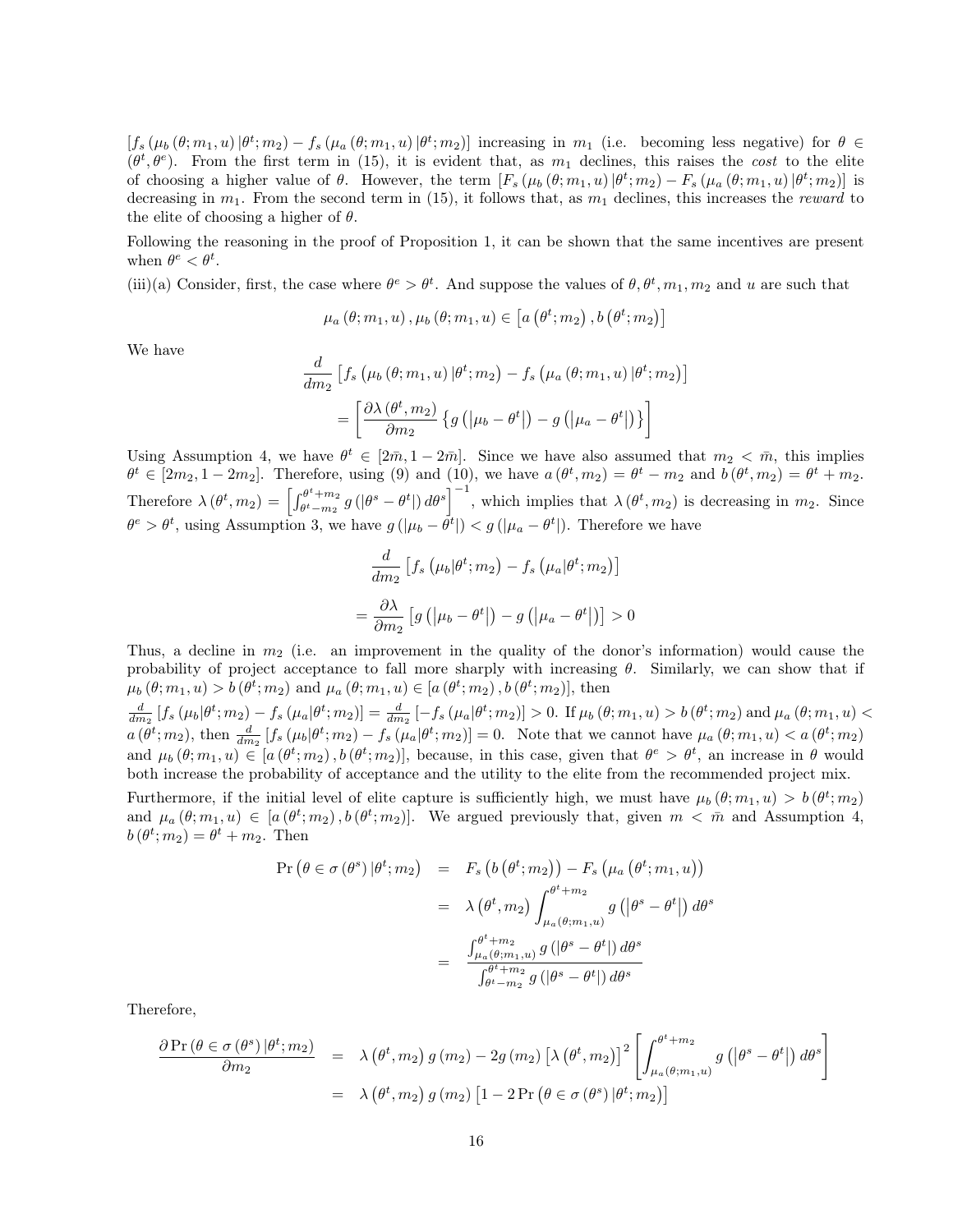Therefore, if the probability of acceptance is initially below  $\frac{1}{2}$ , then this probability is increasing in  $m_2$ . Then, a decline in  $m_2$  would cause this probability to decrease, and therefore decrease the marginal reward of recommending a project  $\theta$  further from  $\theta^t$ .

In sum, if  $\theta^e > \theta^t$ , the initial level of elite capture is sufficiently high, and the probability of project acceptance is below  $\frac{1}{2}$ , then a decrease in  $m_2$  would discourage elite capture.

(iii)(b) Next, consider the case where  $\theta^e < \theta^t$ . And suppose the values of  $\theta^t, m_1, m_2$  and u are such that

$$
\mu_a(\theta; m_1, u), \mu_b(\theta; m_1, u) \in [a(\theta^t; m_2), b(\theta^t; m_2)]
$$

As before, we have

$$
\frac{d}{dm_2} \left[ f_s \left( \mu_b \left( \theta; m_1, u \right) | \theta^t; m_2 \right) - f_s \left( \mu_a \left( \theta; m_1, u \right) | \theta^t; m_2 \right) \right]
$$
\n
$$
= \left[ \frac{\partial \lambda \left( \theta^t, m_2 \right)}{\partial m_2} \left\{ g \left( \left| \mu_b - \theta^t \right| \right) - g \left( \left| \mu_a - \theta^t \right| \right) \right\} \right]
$$

Since  $\theta^e < \theta^t$ , using Assumption 3, we have  $g(|\mu_b - \theta^t|) > g(|\mu_a - \theta^t|)$ . Therefore we have

=

$$
\frac{d}{dm_2} \left[ f_s \left( \mu_b | \theta^t; m_2 \right) - f_s \left( \mu_a | \theta^t; m_2 \right) \right]
$$

$$
= \frac{\partial \lambda}{\partial m_2} \left[ g \left( \left| \mu_b - \theta^t \right| \right) - g \left( \left| \mu_a - \theta^t \right| \right) \right] > 0
$$

Thus, a decline in  $m_2$  (i.e. an improvement in the quality of the donor's information) would cause the probability of project acceptance to fall more sharply with *decreasing*  $\theta$ . Similarly, we can show that, if  $\mu_a(\theta; m_1, u)$  $a(\theta^t; m_2)$  and  $\mu_b(\theta; m_1, u) \in [a(\theta^t; m_2), b(\theta^t; m_2)],$  then  $\frac{d}{dm_2}[f_s(\mu_b|\theta^t; m_2) - f_s(\mu_a|\theta^t; m_2)] = \frac{d}{dm_2}[f_s(\mu_b|\theta^t; m_2)] >$ 0. If  $\mu_b(\theta; m_1, u) > b(\theta^t; m_2)$  and  $\mu_a(\theta; m_1, u) < a(\theta^t; m_2)$ , then  $\frac{d}{dm_2}[f_s(\mu_b|\theta^t; m_2) - f_s(\mu_a|\theta^t; m_2)] = 0$ . Note that we cannot have  $\mu_b(\theta; m_1, u) > b(\theta^t; m_2)$  and  $\mu_a(\theta; m_1, u) \in [a(\theta^t; m_2), b(\theta^t; m_2)]$ , because, in this case, given that  $\theta^e < \theta^t$ , a decrease in  $\theta$  would both increase the probability of acceptance and the utility to the elite from the recommended project mix.

Furthermore, if the initial level of elite capture is sufficiently high, we must have  $\mu_a(\theta; m_1, u) < a(\theta^t; m_2)$ and  $\mu_b(\theta; m_1, u) \in [a(\theta^t; m_2), b(\theta^t; m_2)]$ . We argued previously that, given  $m < \bar{m}$  and Assumption 4,  $a(\theta^t; m_2) = \theta^t - m_2$ . Then

$$
\Pr\left(\theta \in \sigma\left(\theta^{s}\right) | \theta^{t}; m_{2}\right) = F_{s}\left(\mu_{b}\left(\theta; m_{1}, u\right)\right) - F_{s}\left(a\left(\theta^{t}; m_{2}\right)\right)
$$
\n
$$
= \lambda\left(\theta^{t}, m_{2}\right) \int_{\theta^{t} - m_{2}}^{\mu_{b}\left(\theta; m_{1}, u\right)} g\left(\left|\theta^{s} - \theta^{t}\right|\right) d\theta^{s}
$$
\n
$$
= \frac{\int_{\theta^{t} - m_{2}}^{\mu_{b}\left(\theta; m_{1}, u\right)} g\left(\left|\theta^{s} - \theta^{t}\right|\right) d\theta^{s}}{\int_{\theta^{t} - m_{2}}^{\theta^{t} + m_{2}} g\left(\left|\theta^{s} - \theta^{t}\right|\right) d\theta^{s}}
$$

Therefore,

$$
\frac{\partial \Pr(\theta \in \sigma(\theta^s) | \theta^t; m_2)}{\partial m_2} = \lambda(\theta^t, m_2) g(m_2) - 2g(m_2) [\lambda(\theta^t, m_2)]^2 \left[ \int_{\mu_a(\theta^t; m_1, u)}^{\theta^t + m_2} g(|\theta^s - \theta^t|) d\theta^s \right]
$$

$$
= \lambda(\theta^t, m_2) g(m_2) [1 - 2 \Pr(\theta \in \sigma(\theta^s) | \theta^t; m_2)]
$$

Therefore, once again, if the probability of acceptance is initially below  $\frac{1}{2}$ , then this probability is increasing in  $m_2$ . Then, a decline in  $m_2$  would cause this probability to decrease, and therefore decrease the marginal reward of recommending a project  $\theta$  further from  $\theta^t$ .

In sum, if  $\theta^e < \theta^t$ , the initial level of elite capture is sufficiently high, and the probability of project acceptance is below  $\frac{1}{2}$ , then a decrease in  $m_2$  would discourage elite capture.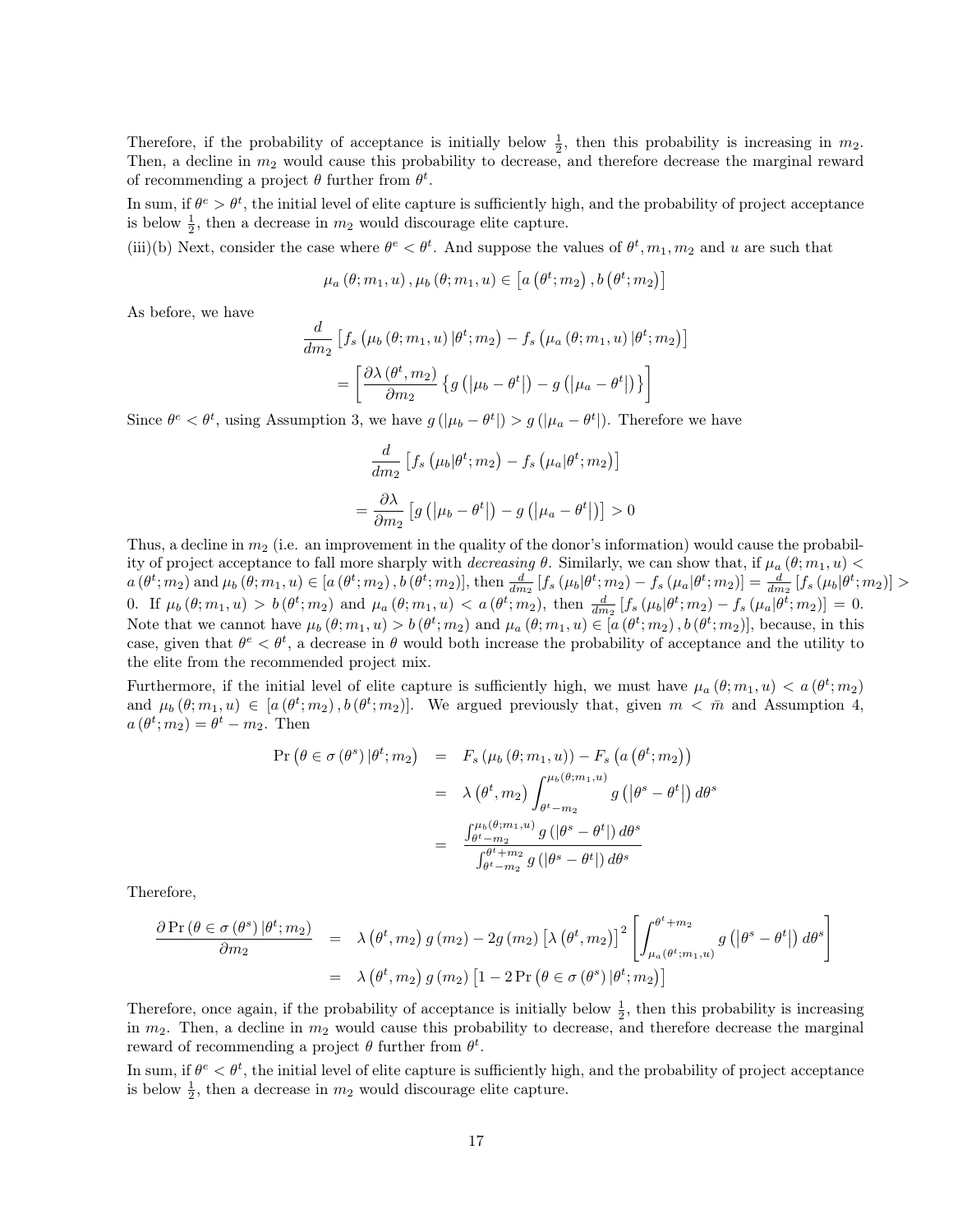# 7 Appendix B

In this appendix, we show that the  $\kappa_a (\theta^s)$  and  $\kappa_b (\theta^s)$  are monotonically increasing in  $\theta^s$ , and therefore the inverse of these functions exist. By construction,

$$
E\left[U^d\left(\left|\theta^t-\theta\right|\right)|\theta^s\right]=\int_{\theta^s-m}^{\theta^s+m}U^d\left(\left|\theta^t-\theta\right|\right)f_t\left(\theta^t|\theta^s\right)d\theta^t
$$

Differentiating throughout w.r.t.  $\theta^s$ , we obtain

$$
\frac{d}{d\theta^{s}}E\left[U^d\left(\left|\theta^{t}-\theta\right|\right)|\theta^{s}\right]=
$$

 $U^{d}\left( \left\vert \theta^{s}+m-\theta\right\vert \right) f_{t}\left( \theta^{s}+m|\theta^{s} \right) -U^{d}\left( \left\vert \theta^{s}-m-\theta\right\vert \right) f_{t}\left( \theta^{s}-m|\theta^{s} \right) +\int^{\theta^{s}+m}% \left\vert \theta^{s}-m-\theta\right\vert ^{s}\left( \left\vert \theta^{s}-m-\theta\right\vert \right) f_{t}\left( \theta^{s}-m|\theta^{s} \right) \right\vert ^{s}$  $\theta^s-m$  $U^d\left(\left|\theta^t-\theta\right|\right)\frac{df_t\left(\theta^t|\theta^s\right)}{d\theta^s}$  $\frac{\partial (u||\theta)}{\partial \theta^s} d\theta^t$ (33)

Using Lemma 1, for  $\theta^t \in [\theta^s - m, \theta^s + m]$ , we have

$$
f_t\left(\theta^t|\theta^s\right) = \hat{\lambda}\left(\theta^s\right)g\left(\left|\theta^s - \theta^t\right|\right)f_t\left(\theta^t\right)
$$

Therefore,

$$
f_t (\theta^s + m | \theta^s) = \hat{\lambda} (\theta^s) g(|m|) f_t (\theta^s + m)
$$
  

$$
f_t (\theta^s - m | \theta^s) = \hat{\lambda} (\theta^s) g(|m|) f_t (\theta^s - m)
$$

If  $\frac{df_t(\theta^t|\theta^s)}{d\theta^s}$  is sufficiently small, then the right-hand side of (33) should have the same sign as

$$
\left[U^d\left(|\theta^s + m - \theta|\right) - U^d\left(|\theta^s - m - \theta|\right)\right] \hat{\lambda}\left(\theta^s\right)g\left(|m|\right) f_t\left(\theta^s + m\right) \tag{34}
$$

If  $\theta > \theta^s$ , then, using Assumption 1,  $U^d$  ( $|\theta^s + m - \theta|$ )  $> U^d$  ( $|\theta^s - m - \theta|$ ). Then, the expression in (34) is greater than zero. Then,  $E\left[ U^d\left( \left|\theta^t - \theta\right| \right) \left|\theta^s \right|$  is increasing in  $\theta^s$ . From Assumption 6 and the definition of  $\kappa_b(\theta^s)$ , it follows that  $\kappa_b(\theta^s) > \theta^s$ . Therefore,  $E\left[ U^d\left( |\theta^t - \kappa_b(\theta^s)| \right) |\theta^s + \varepsilon \right] > \underline{U}^d$  for some small increment  $\varepsilon > 0$ . It follows that  $\kappa_b(\theta^s + \varepsilon) > \kappa_b(\theta^s)$ . Thus,  $\kappa_b(\theta^s)$  is monotonically increasing in  $\theta^s$ . Similarly, we can show that  $\kappa_a(\theta^s)$  is monotonically increasing in  $\theta^s$ . Therefore, the inverse of the functions  $\kappa_a(\theta^s)$  and  $\kappa_b(\theta^s)$  exist.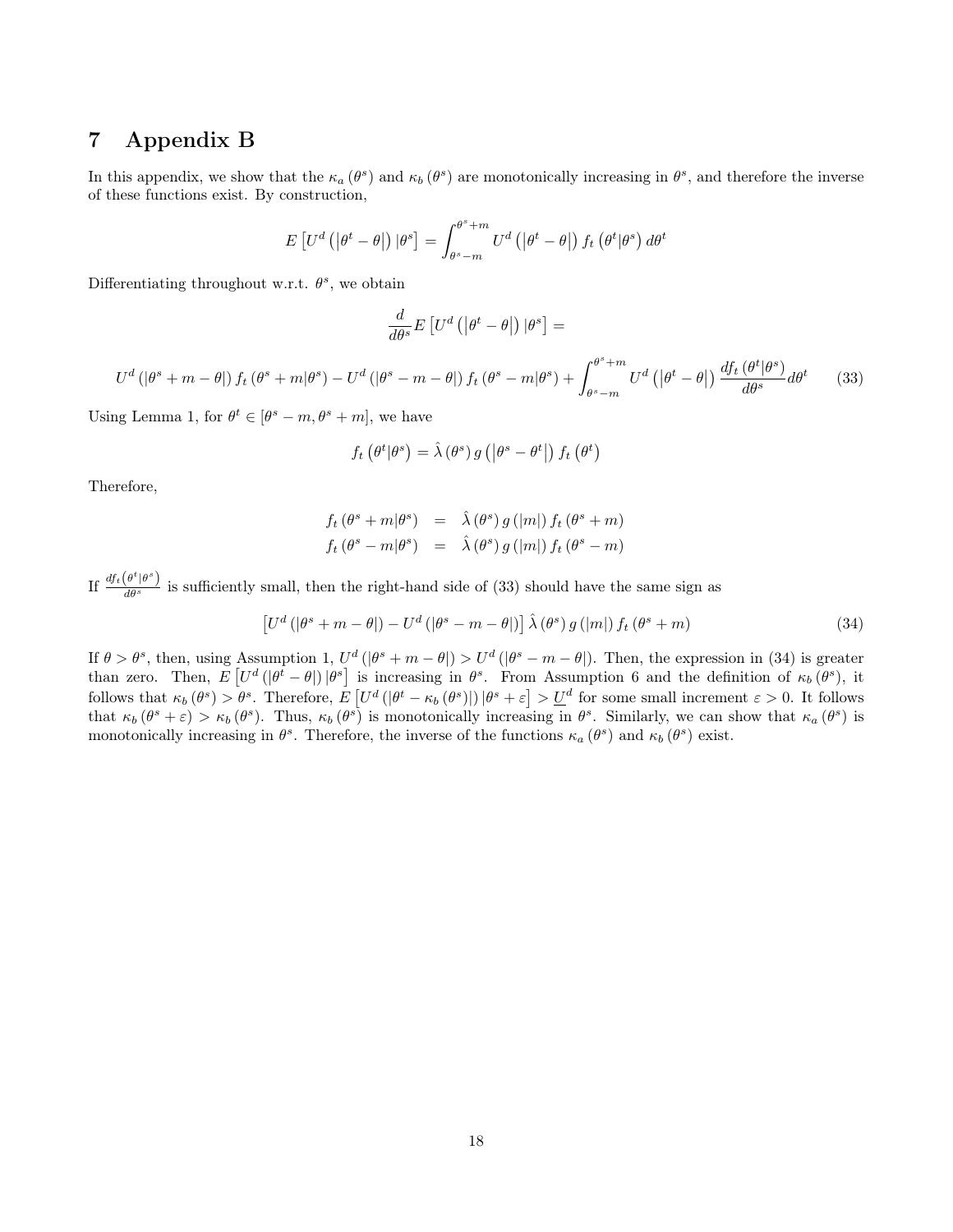# Acknowledgments:

We wish to thank Gani Aldashev, Jean-Marie Baland and Rohini Somanathan, for their detailed comments and suggestions on a previous version of the paper.

# References

- Abraham, A. and Platteau, J.-P. (2004). Participatory development: where culture creeps in. Culture and public action, pages 210–233.
- Araujo, M. C., Ferreira, F. H., Lanjouw, P., and Özler, B. (2008). Local inequality and project choice: Theory and evidence from ecuador. Journal of Public Economics, 92 (5-6).
- Austen-Smith, D. (1994). Strategic transmission of costly information. Econometrica, 62(4):955–963.
- Ban, R., Gupta, M. D., and Rao, V. (2010). The political economy of village sanitation in south india: Capture or poor information? Journal of Development Studies, 46 (4):685–700.
- Banerjee, A., Banerji, R., Duflo, E., Glennerster, R., and Khemani, S. (2008). Pitfalls of participatory programs: Evidence from a randomized evaluation in education in india. CEPR DP6781.
- Bardhan, P. (2002). Decentralisation of governance and development. *Journal of Economic Perspective*, Vol. 16,  $N°4:185–205.$
- Bardhan, P., Mitra, S., Mookherjee, D., and Sarkar, A. (2008). Political participation, clientelism and targeting of local government programs: Analysis of survey results from rural west bengal, india. Discussion Paper 171, Institute of Economic Development (IED), Department of economics, Boston University.
- Bardhan, P. and Mookherjee, D. (2000). Capture and governance at local and national levels. The American Economic Review, 90(2):135–139.
- Bardhan, P. and Mookherjee, D. (2005). Decentralizing antipoverty program delivery in developing countries. Journal of Public Economics, 89(4):675–704.
- Bardhan, P. and Mookherjee, D. (2006). Decentralisation and accountability in infrastructure delivery in developing countries. The Economic Journal, 116(508):101–127.
- Besley, T., Pande, R., and Rao, V. (2005). Participatory democracy in action: Survey evidence from south india. Journal of European Economic Association, 3.
- Bierschenk, T., Chauveau, J., and De Sardan, J. (2000). Courtiers en développement: les villages africains en quête de projets. Karthala.
- Bjorkman, M. and Svensson, J. (2009). Power to the people: Evidence from a randomized field experiment on community-based monitoring in uganda. The Quarterly Journal of Economics, 124 (2):735–769.
- Blair, H. (2000). Participation and accountability at the periphery: Democratic local governance in six countries. World Development, 28(1):21–39.
- Chabal, P. and Daloz, J. (1999). Africa works: disorder as political instrument. Indiana University Press.
- Chattopadhyay, R. and Duflo, E. (2004). Women as policy makers: Evidence from a randomized policy experiment in india. Econometrica, 72(5):1409–1443.
- Conning, J. and Kevane, J. (2002). Community based targeting mechanisms for social safety nets. World Development, 30 (3):375–394.
- Crawford, V. P. and Sobel, J. (1982). Strategic information transmission. Econometrica, 50(6):1431–1451.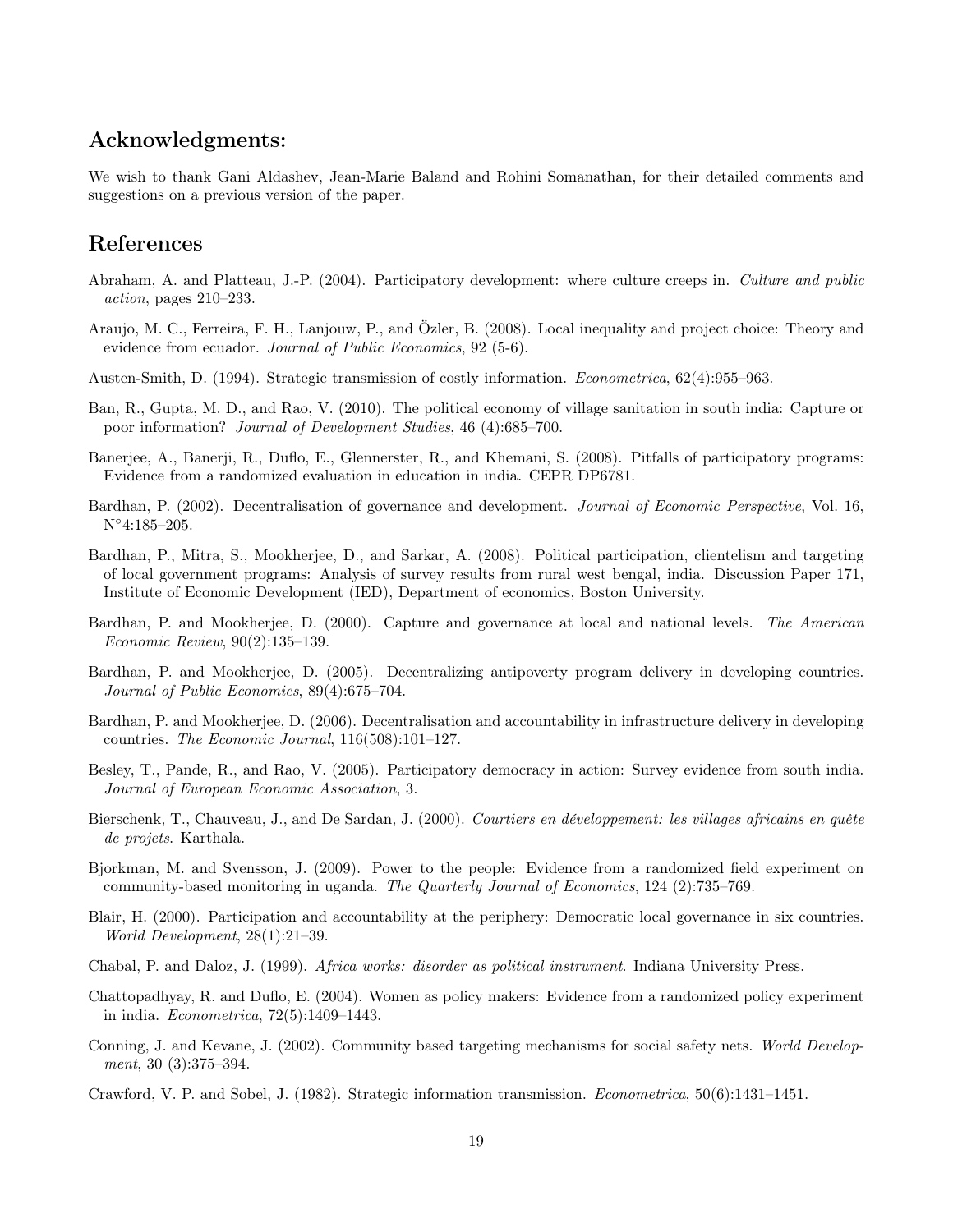- de Haan, A., Holland, J., and Kanji, N. (2002). Social funds: an effective instrument to support local action for poverty reduction? Journal of International Development, 14(5).
- Esman, M. and Uphoff, N. (1984). Local organizations: Intermediaries in rural development. Cornell University Press.
- Eversole, R. (2003). Managing the pitfalls of participatory development : Some insight from australia. World Development, 31 (5):781–795.
- Galasso, E. and Ravaillon, M. (2005). Decentralized targeting of an antipoverty program. Journal of Public Economics, 89:705–727.
- Guéneau, M. and Lecomte, B. (1998). Sahel: les paysans dans les marigots de l'aide. Harmattan.
- Khwaja, A. I. (2004). Is increasing participation always a good thing ? Journal of the European Economic Association, 2:427–436.
- Khwaja, A. I. (2009). Can good projects succeed in bad communities? *Journal of Public Economics*, 93(7-8):899– 916.
- Krishna, V. and Morgan, J. (2001). A model of expertise. *Quarterly Journal of Economics*, 116(2):747–775.
- Krishna, V. and Morgan, J. (2004). The art of conversation: eliciting information from experts through multi-stage communication. Journal of Economic Theory, 117(2):147–179.
- Kumar, S. and Corbridge, S. (2002). Programmed to fail? development projects and the politics of participation. Journal of Development Studies, 39(2):73–103.
- Labonne, J. and Chase, R. S. (2009). Who is at the wheel when communities drive development? evidence from the philippines. World Development, 37 (1):219–231.
- Mansuri, G. and Rao, V. (2004). Community-based and -driven development: A critical review. The World Bank Research Observer, 19(1):1–39.
- Mansuri, G. and Rao, V. (2010). Localizing Development: Has The Participatory Approach Worked? World Bank Publications.
- Nygren, A. (2005). Community-based forest management within the context of institutional decentralization in honduras. World Development, 33(4):639–655.
- Olken, B. A. (2007). Monitoring corruption: Evidence from a field experiment in indonesia. Journal of Political Economy, 115(2):200–249.
- Platteau, J.-P. (2004). Monitoring elite capture in community-driven development. Development and Change, 35  $(2):223-246.$
- Platteau, J.-P. (2009). Information distortion, elite capture, and task complexity in decentralised development, chapter in E. Ahmed and G. Brosio, Does decentralisation Enhance Service Delivery and Poverty Reduction?, pages 23–72. Edward Elgar, Cheltenham, UK, and Nothampton, USA.
- Platteau, J.-P. and Abraham, A. (2002). Participatory development in the presence of endogenous community imperfections. Journal of Development Studies, 39 (2):104–136.
- Platteau, J.-P. and Gaspart, F. (2003). The risk of resource misappropriation in community-based development projects. World Development, 31 (10):1687–1703.
- Putterman, L. (1987). The incentive problem and the demise of team farming in china. Journal of Development Economics, 26(1):103–127.